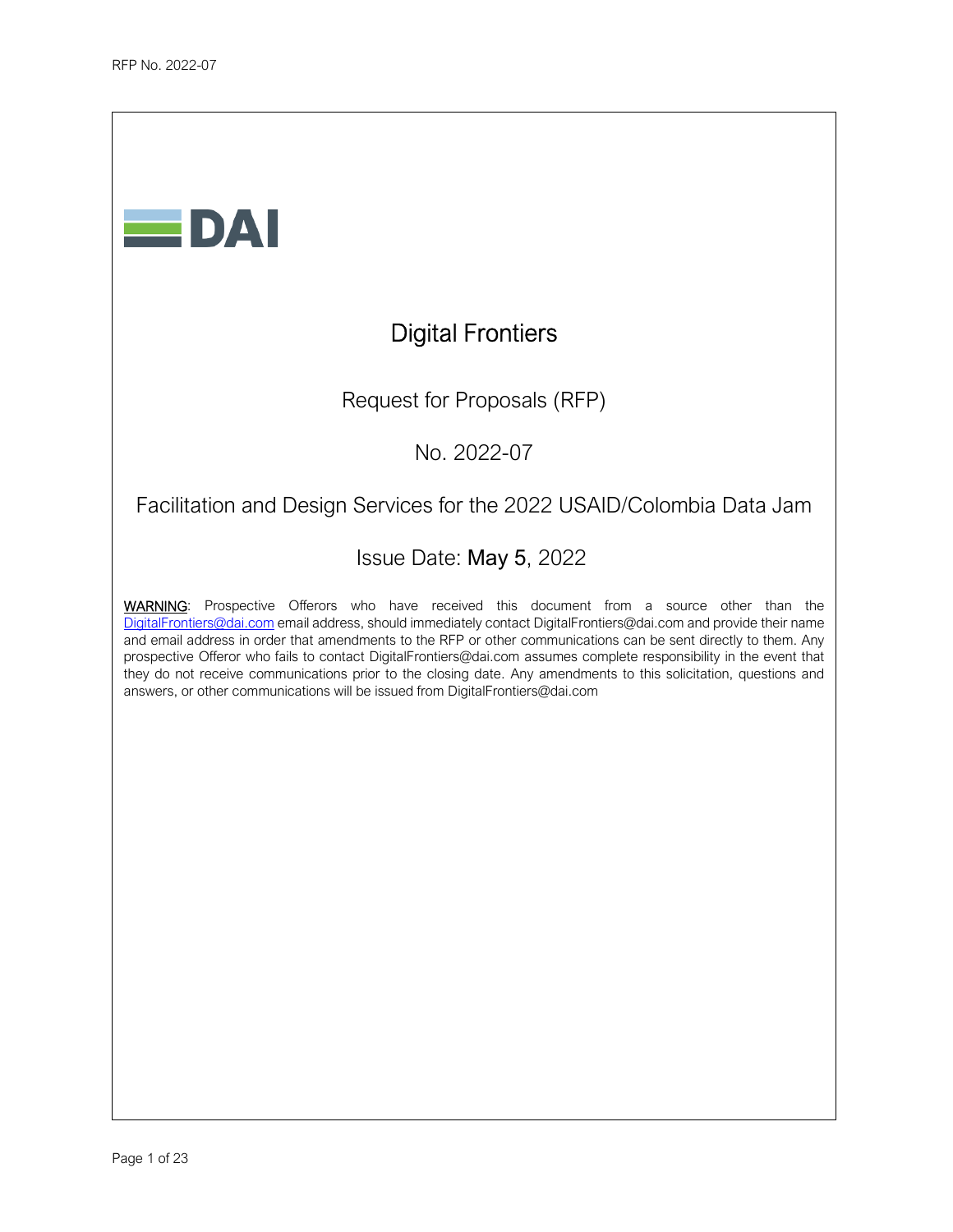| <b>Table of Contents</b>       |                                                                                                   |  |
|--------------------------------|---------------------------------------------------------------------------------------------------|--|
|                                |                                                                                                   |  |
| 1.1                            |                                                                                                   |  |
| 1.2                            |                                                                                                   |  |
| 1.3                            |                                                                                                   |  |
| 2.                             |                                                                                                   |  |
| 2.1                            |                                                                                                   |  |
| 2.2                            |                                                                                                   |  |
| 23                             |                                                                                                   |  |
| 3.                             |                                                                                                   |  |
| 3.1                            |                                                                                                   |  |
| 3.2                            |                                                                                                   |  |
| 4.                             |                                                                                                   |  |
| 4.1                            |                                                                                                   |  |
|                                |                                                                                                   |  |
| 5.                             |                                                                                                   |  |
| 5.1.                           |                                                                                                   |  |
| 5.2                            |                                                                                                   |  |
| 6.                             |                                                                                                   |  |
| $7_{\scriptscriptstyle{\sim}}$ |                                                                                                   |  |
| 7.1                            |                                                                                                   |  |
| 7.2                            |                                                                                                   |  |
| 7.3                            |                                                                                                   |  |
|                                |                                                                                                   |  |
|                                |                                                                                                   |  |
| 8.                             |                                                                                                   |  |
| 9.                             |                                                                                                   |  |
| 9.1                            |                                                                                                   |  |
| 9.2                            |                                                                                                   |  |
| 93                             |                                                                                                   |  |
| 9.4                            | Attachment D: Instructions for Obtaining a CAGE/NCAGE Code, SAM Registration, and DUNS Number  18 |  |
| 9.5                            |                                                                                                   |  |
| 9.6                            |                                                                                                   |  |
| 9.7                            |                                                                                                   |  |
| 9.8                            |                                                                                                   |  |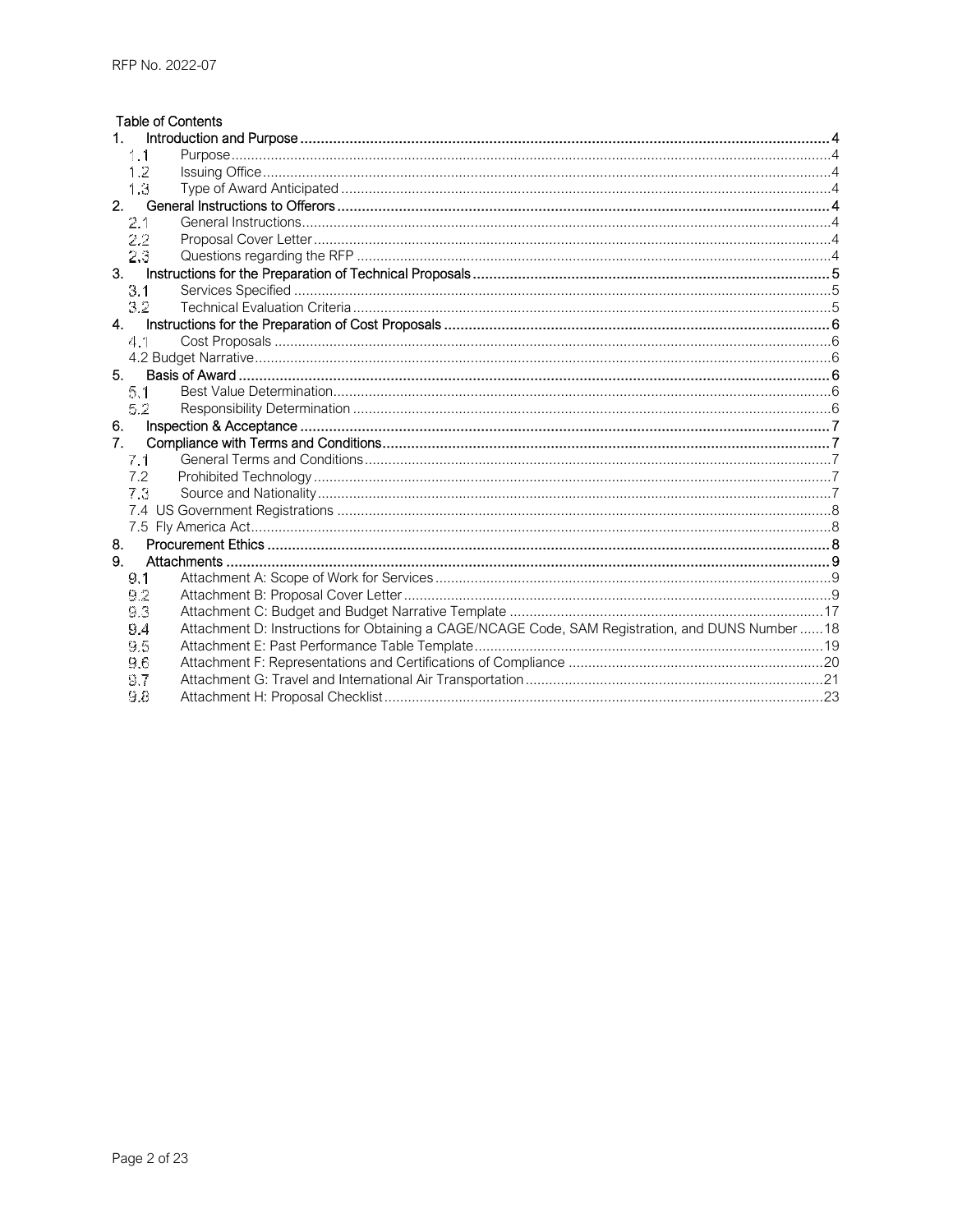### Synopsis of the RFP

| RFP No.                           | 2022-07                                                                                                                                                                                                                                          |  |  |
|-----------------------------------|--------------------------------------------------------------------------------------------------------------------------------------------------------------------------------------------------------------------------------------------------|--|--|
| <b>Issue Date</b>                 | May 5, 2022                                                                                                                                                                                                                                      |  |  |
| Title                             | Facilitation and Design Services for the 2022 USAID/Colombia Data Jam                                                                                                                                                                            |  |  |
| Issuing Office & Email            | Digital Frontiers c/o DAI                                                                                                                                                                                                                        |  |  |
|                                   | DigitalFrontiers@dai.com                                                                                                                                                                                                                         |  |  |
| Deadline for Receipt of Questions | May 19, 2022 5pm EST time, to DigitalFrontiers@dai.com                                                                                                                                                                                           |  |  |
| Deadline for Receipt of Proposals | June 2, 2022, 5pm EST time, to DigitalFrontiers@dai.com                                                                                                                                                                                          |  |  |
| Point of Contact                  | DigitalFrontiers@dai.com                                                                                                                                                                                                                         |  |  |
| Anticipated Award Type            | Time and Materials or Cost Reimbursable contract                                                                                                                                                                                                 |  |  |
| Basis for Award                   | An award will be made based on the <b>Trade Off Method</b> . The award will be<br>issued to the responsible and reasonable offeror who provides the best value<br>to DAI and its client using a combination of technical and cost/price factors. |  |  |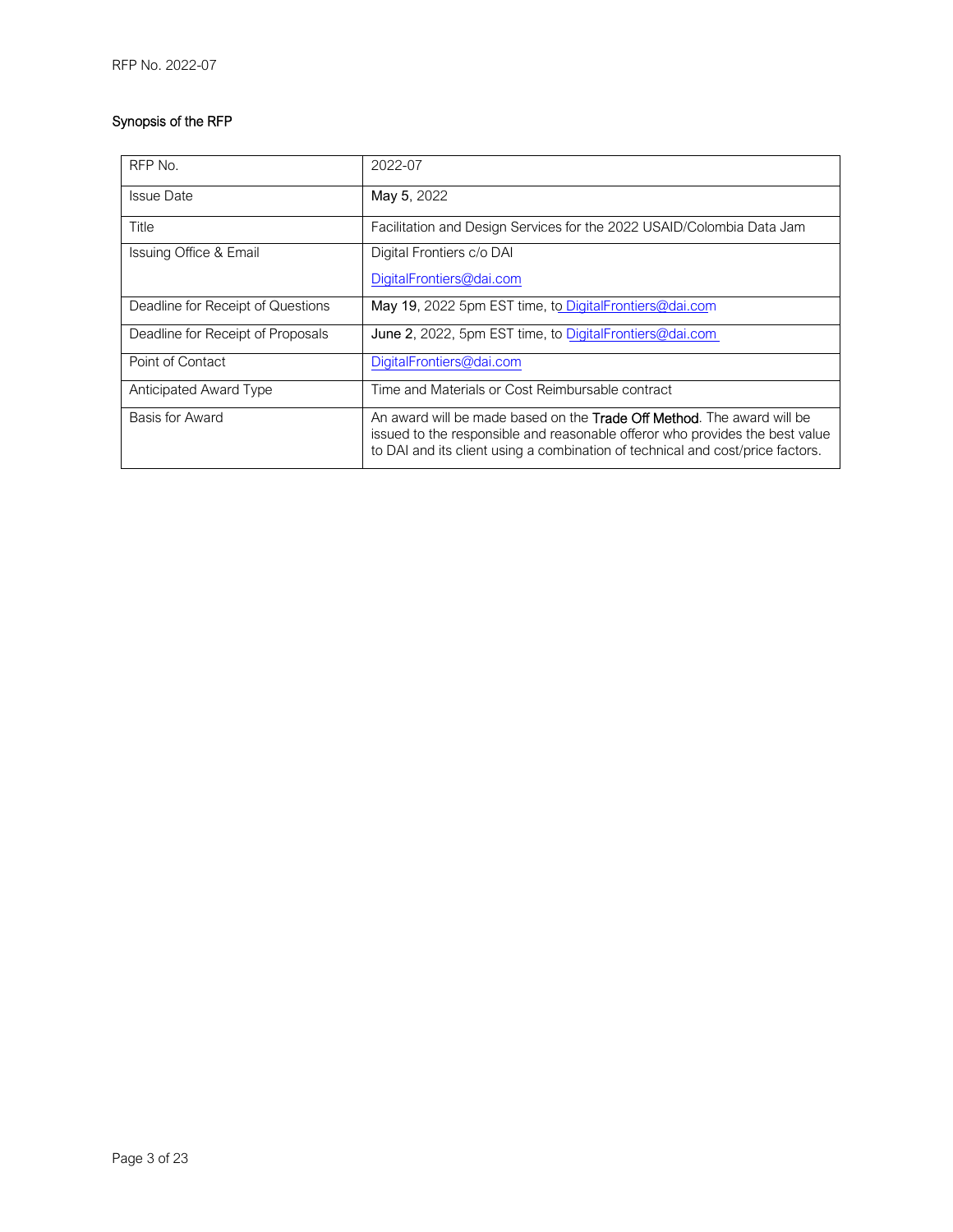### **1. Introduction and Purpose**

#### $1.1$ **Purpose**

DAI, the implementer of the USAID-funded Digital Frontiers program, invites qualified offerors to submit proposals to support USAID/Colombia's upcoming 2022 Data Jam. The requested services are fully detailed in Attachment A of this RFP.

#### $1.2$ Issuing Office

The Issuing Office and Contact Person noted in the above synopsis is the sole point of contact at DAI for purposes of this RFP. Any prospective offeror who fails to register their interest with DigitalFrontiers@dai.com assumes complete responsibility if they do not receive direct communications (amendments, answers to questions, etc.) prior to the closing date.

#### $1.3$ Type of Award Anticipated

DAI anticipates awarding a Time and Materials or Cost Reimbursable contract. This contract type is subject to change during negotiations. Per 2 CFR 700.13, for-profit Offerors must exclude profit from cost proposals, as this contract will be considered a subaward.

- A Time and Materials Contract is: An award that allows the acquisition of supplies or services based on direct labor and materials at cost. It has two primary components: Labor (Time) and Non-labor (Materials).
- A Cost Reimbursable Contract is: An award where the contractor is reimbursed for actual reasonable, allowable, and allocable costs up to a maximum ceiling value of the contract agreement.

### **2. General Instructions to Offerors**

#### $21$ General Instructions

"Offeror", "Contractor", and/or "Bidder" means a firm proposing the work under this RFP. "Offer" and/or "Proposal" means the package of documents the firm submits to propose the work.

Offerors wishing to respond to this RFP must submit proposals, in English, in accordance with the following instructions. Offerors are required to review all instructions and specifications contained in this RFP. Failure to do so will be at the Offeror's risk. If the solicitation is amended, then all terms and conditions not modified in the amendment shall remain unchanged.

Issuance of this RFP in no way obligates DAI to award a contract or purchase order. Offerors will not be reimbursed for any costs associated with the preparation or submission of their proposal. DAI shall in no case be responsible for or liable for these costs.

Proposals are due no later than June 2, 2022, 5pm EST time, to be submitted via email to DigitalFrontiers@dai.com. Please include the RFP number (2022-07) in the subject line of the email. Late offers will be rejected except under extraordinary circumstances at DAI's discretion. Technical proposals are limited to three to five pages (excluding cover letter, staff bios/CVs, and past performance matrix).

The submission to DAI of a proposal in response to this RFP will constitute an offer and indicates the Offeror's agreement to the terms and conditions in this RFP and any attachments hereto. DAI reserves the right not to evaluate a non-responsive or incomplete proposal.

#### 2.2 Proposal Cover Letter

A cover letter shall be included with the proposal on the Offeror's company letterhead with a duly authorized signature using Attachment B as a template for the format. The cover letter shall include the following items:

- The Offeror will certify a validity period of 90 days for the prices provided.
- Acknowledge the solicitation amendments received.

#### $2.3$ Questions regarding the RFP

Each Offeror is responsible for reading and complying with the terms and conditions of this RFP. Requests for clarification or additional information must be submitted in writing via email to DigitalFrontiers@dai.com by May 19, 2022 at 5pm EST time. No questions will be answered by phone. Any verbal information received from a DAI or Digital Frontiers employee or other entity shall not be considered as an official response to any question regarding this RFP.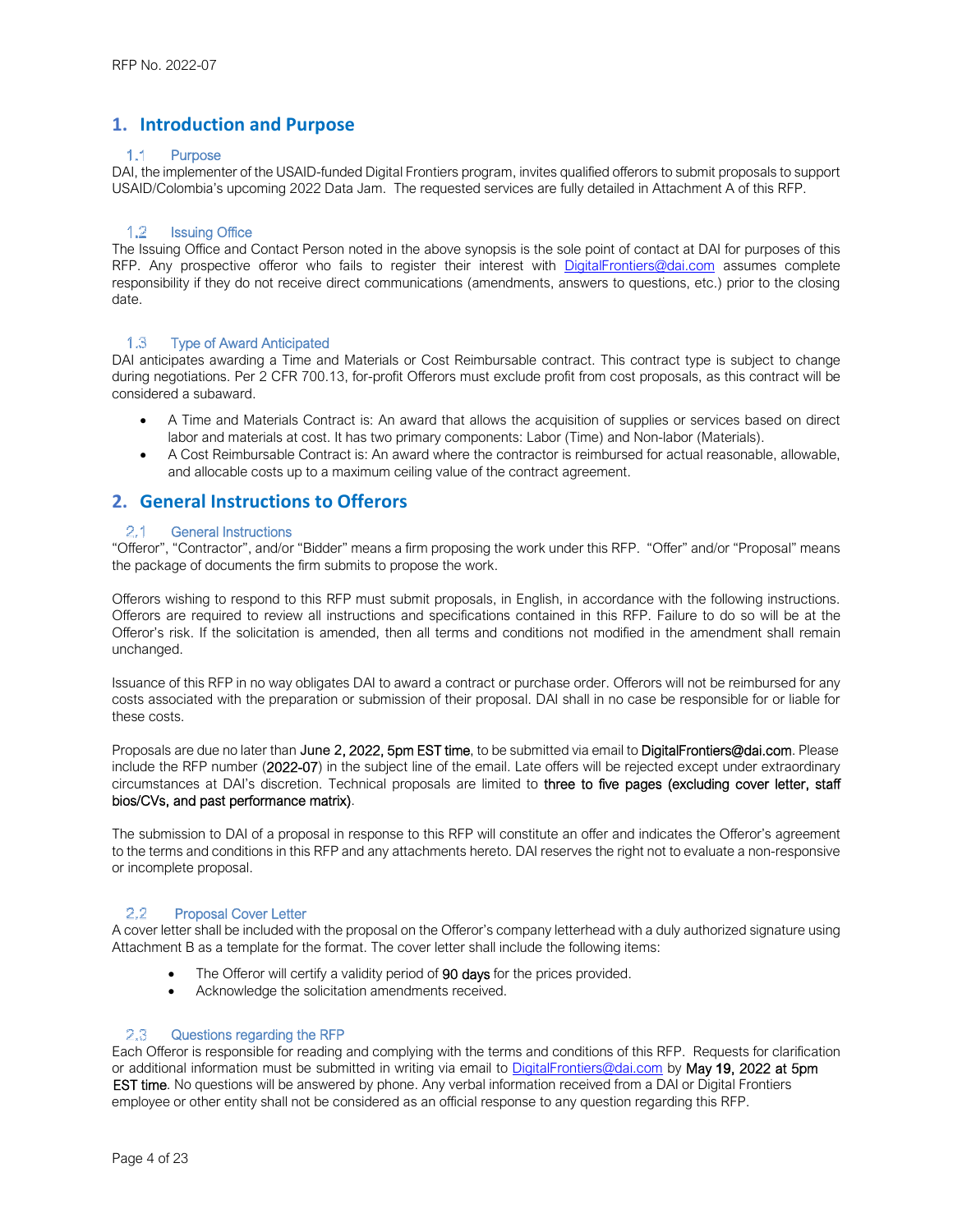Copies of questions and responses will be distributed via email to all prospective bidders who are on record as having received this RFP after the submission date specified in the Synopsis above.

### **3. Instructions for the Preparation of Technical Proposals**

Technical proposals shall be in a separate attachment from cost proposals and shall be clearly labeled as "VOLUME I: TECHNICAL PROPOSAL." Technical proposals are limited to five (5) pages, excluding staff bios/CVs, past performance matrix, and cover letter.

Technical proposals shall include the following contents:

#### 1. Technical Approach

- Narrative summary of firm's technical approach to the Scope of Work in Attachment A, proposing a methodology for the implementation of the SOW's three (3) primary tasks.
- Organizational capacity statement demonstrating the offeror's technical qualifications to implement the SoW;
- Workplan in the form of a Gantt chart that outlines a notional calendar for implementation of the SoW.

#### 2. Past Performance

- Past Performance Matrix per the template in Attachment E. The matrix should include a list of at least three (3) recent projects. *It is preferred that at least one of these projects be a current/ongoing project in Colombia to*  demonstrate the offeror's ability to continue to operate effectively in-country. As available, the information shall include the legal name and address of the organization for which services were performed, a description of the work performed, the duration of the work and the value of the contract, and a current contact phone number of a responsible and knowledgeable representative of the organization. This information may be used for validation of experience or reference checks.
- Preference will be given to firms that demonstrate USAID experiences within the confines defined above.

#### 3. Personnel Qualifications

 CVs of key named personnel that include the following functions at a minimum. Each CV should not exceed three pages. One person may fill multiple functions if applicable. Personnel must meet minimum specifications included in this RFA, and preference will be given to candidates that meet preferred specifications.

#### $3.1$ Services Specified

For this RFP, DAI is in need of the services described in Attachment A.

#### $3.2^{\circ}$ Technical Evaluation Criteria

Each proposal will be evaluated and scored against the evaluation criteria and evaluation sub-criteria, which are stated in the table below. Cost proposals are not assigned points, but for overall evaluation purposes of this RFP, technical evaluation factors other than cost, when combined, are considered approximately equal to cost factors.

| Evaluation Criteria | Evaluation Sub-criteria                                                                                                                                                                        |          |  |  |  |
|---------------------|------------------------------------------------------------------------------------------------------------------------------------------------------------------------------------------------|----------|--|--|--|
| Technical Approach  | Technical Approach demonstrates understanding of required services and<br>reflects industry best practices in implementation;                                                                  |          |  |  |  |
|                     | Technical Approach establishes offeror's past experience with, and capacity to,<br>host and organize hackathons including design, implementation and oversight<br>of large-scale hackathons.   |          |  |  |  |
|                     | Technical approach demonstrate the applicant's capacity to convene private<br>sector, academia and local communities to attract high potential applicants.                                     |          |  |  |  |
| Past Performance    | Offeror submits at least three (3) project examples in the Past Performance<br>Matrix demonstrating the capacities and abilities as outlined in Section 3.0 above<br>and in Attachment A: SoW. | 9 points |  |  |  |
|                     | Preference will be given to offerors that:                                                                                                                                                     |          |  |  |  |
|                     | Demonstrate recent and/or ongoing projects in 2021 Columbia;<br>Demonstrate relevant USAID experience;                                                                                         |          |  |  |  |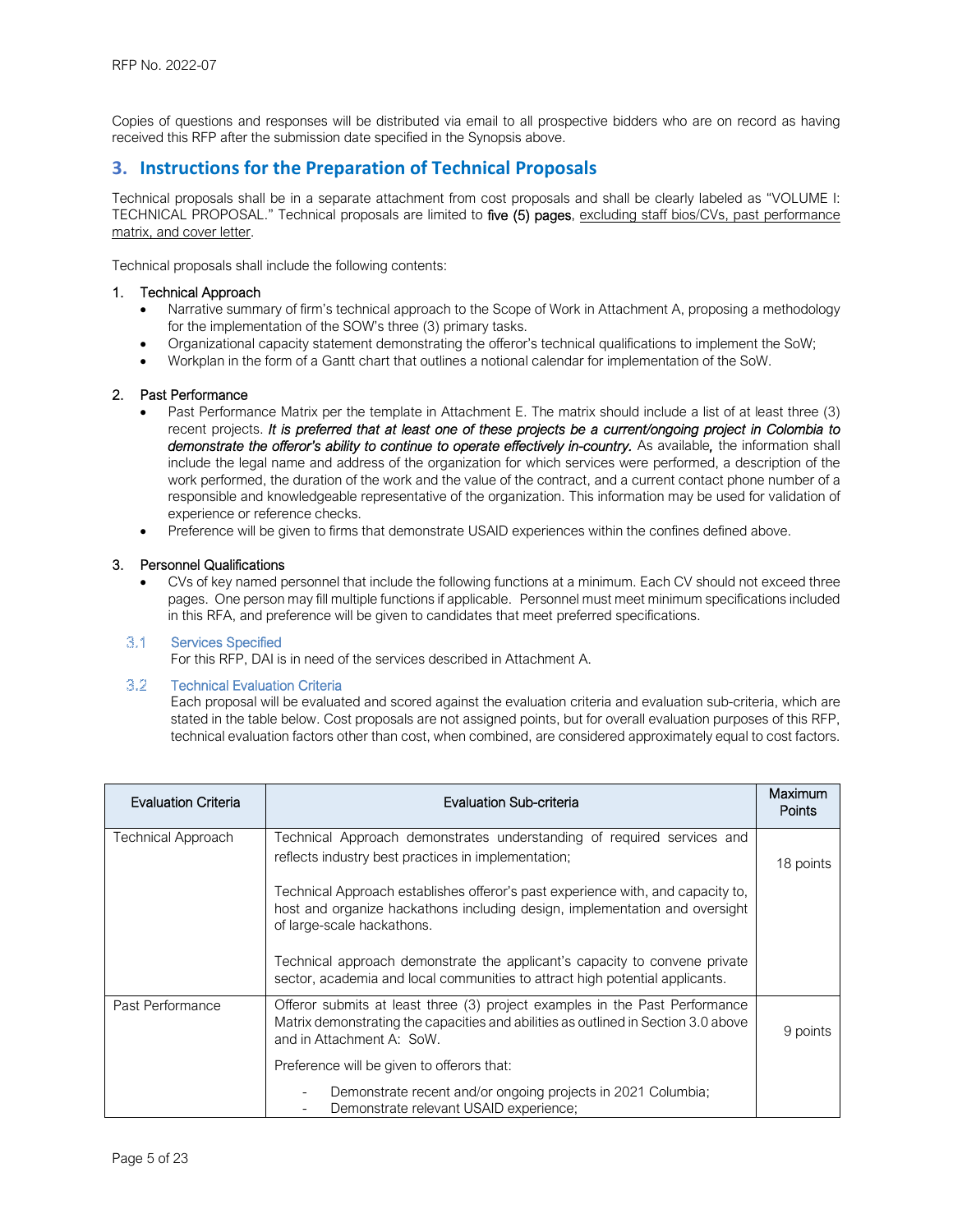|                             | Demonstrate extensive operational experience in Columbia.<br>$\overline{\phantom{0}}$                                                                                                                        |           |
|-----------------------------|--------------------------------------------------------------------------------------------------------------------------------------------------------------------------------------------------------------|-----------|
| Personnel<br>Qualifications | Offeror submits CVs for requested roles as specified under Section 3.0<br>Instructions for the Preparation of Technical Proposals.<br>Personnel qualifications meet the minimum qualifications as defined in | 9 points  |
|                             | Attachment A: Scope of Work.                                                                                                                                                                                 |           |
|                             | Preference will be given to offerors whose personnel meet or surpass the<br>preferred qualifications as defined in Attachment A: Scope of Work.                                                              |           |
|                             | <b>Total Points</b>                                                                                                                                                                                          | 36 points |

## **4. Instructions for the Preparation of Cost Proposals**

#### 4.1 Cost Proposals

Cost proposals shall be in a separate attachment from technical proposals and shall be clearly labeled as "VOLUME II: COST PROPOSAL".

Per 2 CFR 700.13, for-profit Offerors must exclude profit from cost proposals. Offerors should use their previous experience and knowledge to inform a cost proposal that reflecting unit prices reasonable for the local market.

Provided in Attachment C is a template for the cost proposal. Offerors shall complete the template including as much detailed information as possible. The Contractor is responsible for all applicable taxes and fees, as prescribed under the applicable laws for income, compensation, permits, licenses, and other taxes and fees due as required.

#### 4.2 Budget Narrative

The budget must have an accompanying budget narrative and justification that provides in detail the estimated costs for implementation of the SOW, including distribution of monetary prizes, in Attachment A. The combination of the cost data and narrative must be sufficient to allow a determination of whether the costs estimated are reasonable. A budget narrative template is included in Attachment C.

### **5. Basis of Award**

#### Best Value Determination  $5.1$

DAI will review all proposals, and make an award based on the technical and cost evaluation criteria stated above and select the offeror whose proposal provides the best value to DAI. DAI may also exclude an offer from consideration if it determines that an Offeror is "not responsible", i.e., that it does not have the management and financial capabilities required to perform the work required.

Evaluation points will not be awarded for cost. Cost will primarily be evaluated for realism and reasonableness. DAI mav award to a higher priced offeror if a determination is made that the higher technical evaluation of that offeror merits the additional cost/price.

DAI may award to an Offeror without discussions. Therefore, the initial offer must contain the Offeror's best price and technical terms.

#### 5.2 Responsibility Determination

DAI will not enter into any type of agreement with an Offeror prior to ensuring the Offeror's responsibility. When assessing an Offeror's responsibility, the following factors are taken into consideration:

- 1. Evidence of a UEI number, CAGE/NCAGE code, and SAM.gov registration (explained below and instructions contained in Attachment D).
- 2. The source, origin and nationality of the products or services are not from a Prohibited Country (explained below).
- 3. Offeror has adequate financial resources to finance and perform the work or deliver goods or the ability to obtain financial resources without receiving advance funds from DAI.
- 4. Ability to comply with required or proposed delivery or performance schedules.
- 5. A satisfactory past performance record.
- 6. A satisfactory record of integrity and business ethics.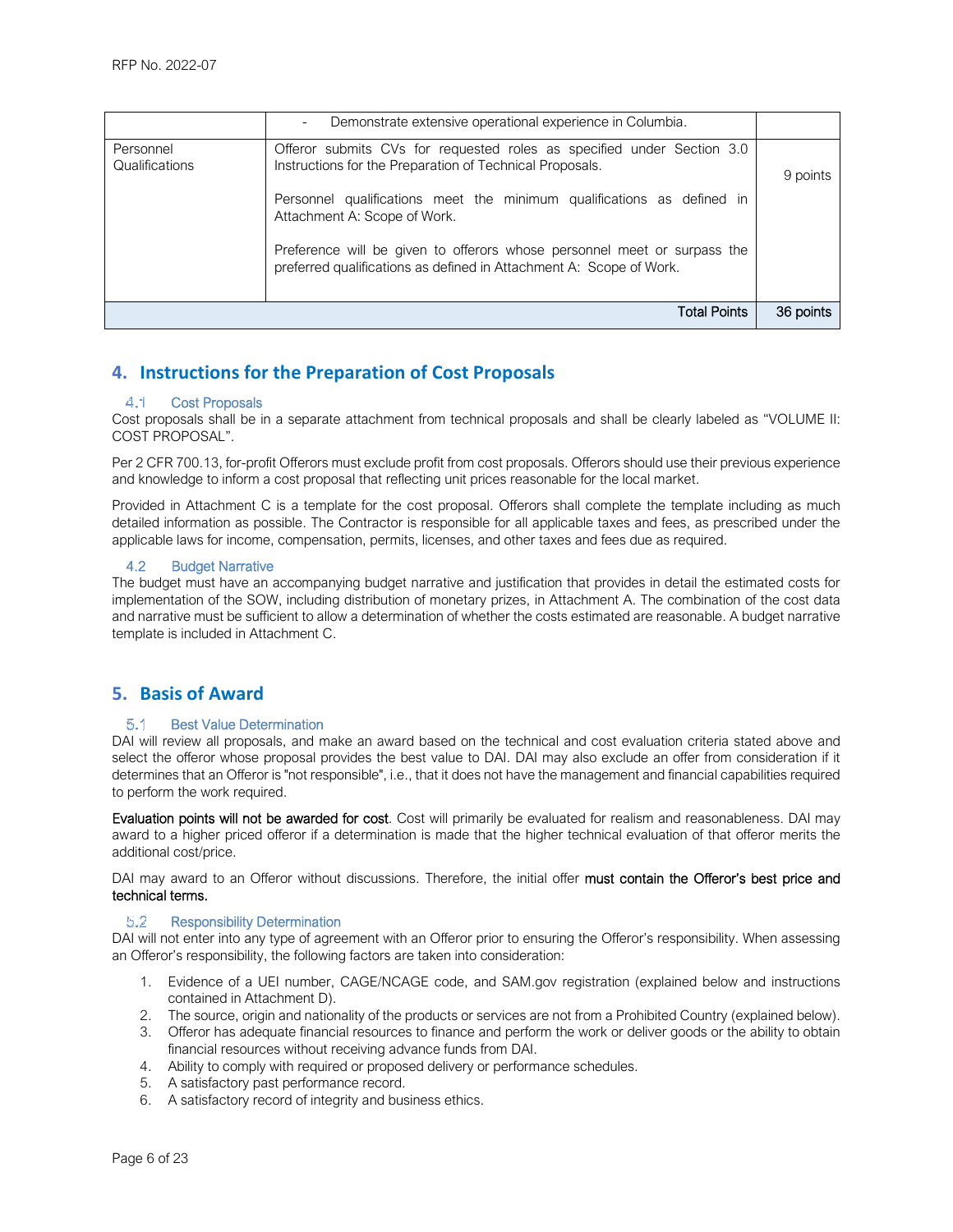- 7. Offeror has the necessary organization, experience, accounting and operational controls and technical skills.
- 8. Is qualified and eligible to perform work under applicable laws and regulations.
- 9. Offeror already has, or is in the progress Defense Base Act (DBA) insurance or local equivalents, in addition to general liability and other require insurance coverages.

### **6. Inspection & Acceptance**

The designated DAI Project Manager will inspect the services being performed to determine whether the activities are being performed in a satisfactory manner, and that all equipment or supplies are of acceptable quality and standards. The Contractor shall be responsible for any countermeasures or corrective action, within the scope of this RFP, which may be required by the DAI Project Director as a result of such inspection.

### **7. Compliance with Terms and Conditions**

#### General Terms and Conditions

Offerors agree to comply with the general terms and conditions for an award resulting from this RFP. The selected Offeror shall comply with all Representations and Certifications of Compliance listed in Attachment F.

#### 7.2 Restricted/Sanctioned Groups or Individuals

U.S. Executive Orders and U.S. law prohibit transactions with, and the provisions of resources and support to, individuals and organizations associated with terrorism. These requirements apply to Vendor/Subcontractor. No material support or resources may be provided to individuals or entities that appear on the following lists<sup>2</sup>:

a. Office of Foreign Assets Control (OFAC) (Department of Treasury) Sanctions List:

https://sanctionssearch.ofac.treas.gov/

b. OFAC's List of Specially Designated Nationals (SDN) and Blocked Persons, and the database formerly known as EPLS, now searchable at www.sam.gov

c. Consolidated United Nations Security Council Sanctions List, available at

https://www.un.org/sc/suborg/en/sanctions/un-sc-consolidated-list

The term "material support" includes "any property, tangible or intangible, or service, including currency or monetary instruments or financial securities, financial services, lodging, training, expert advice or assistance, safehouses, false documentation or identification, communications equipment, facilities, weapons, lethal substances, explosives, personnel, and transportation, except medicine or religious materials."

Please note that the following are included in the list of sanctioned entities:

- The Revolutionary Armed Forces of Colombia People's Army (FARC-EP)
- The National Liberation Army (ELN) (Colombia and Venezuela)
- Shining Path (SL) (Peru)

Further information is available at:

https://www.state.gov/revocation-of-the-terrorist-designations-of-the-revolutionary-armed-forces-of-colombia-farc-andadditional-terrorist-designations/

https://www.state.gov/j/ct/rls/other/des/122570.htm

https://www.treasury.gov/resource-center/sanctions/Programs/Documents/terror.pdf

### 7.3 Prohibited Technology

Offerors MUST NOT provide any goods and/or services that utilize telecommunications and video surveillance products from the following companies: Huawei Technologies Company, ZTE Corporation, Hytera Communications Corporation, Hangzhou Hikvision Digital Technology Company, or Dahua Technology Company, or any subsidiary or affiliate thereof, in compliance with 2 CFR 200.216.

#### $7A$ Source and Nationality

Under the authorized geographic code for its Agreement DAI may only procure goods and services from the following countries. DAI may exercise the option to seek a waiver to these requirements if selected Offeror is registered in a country outside of Geographic Code 937.

Geographic Code 937: Goods and services from the United States, the cooperating country, and "Developing Countries" other than "Advanced Developing Countries" excluding prohibited countries. A list of the "Developing Countries" as well as "Advanced Developing Countries" can be found at: https://www.usaid.gov/ads/policy/300/310maa and https://2012-2017.usaid.gov/sites/default/files/documents/1876/310mab.pdf respectively.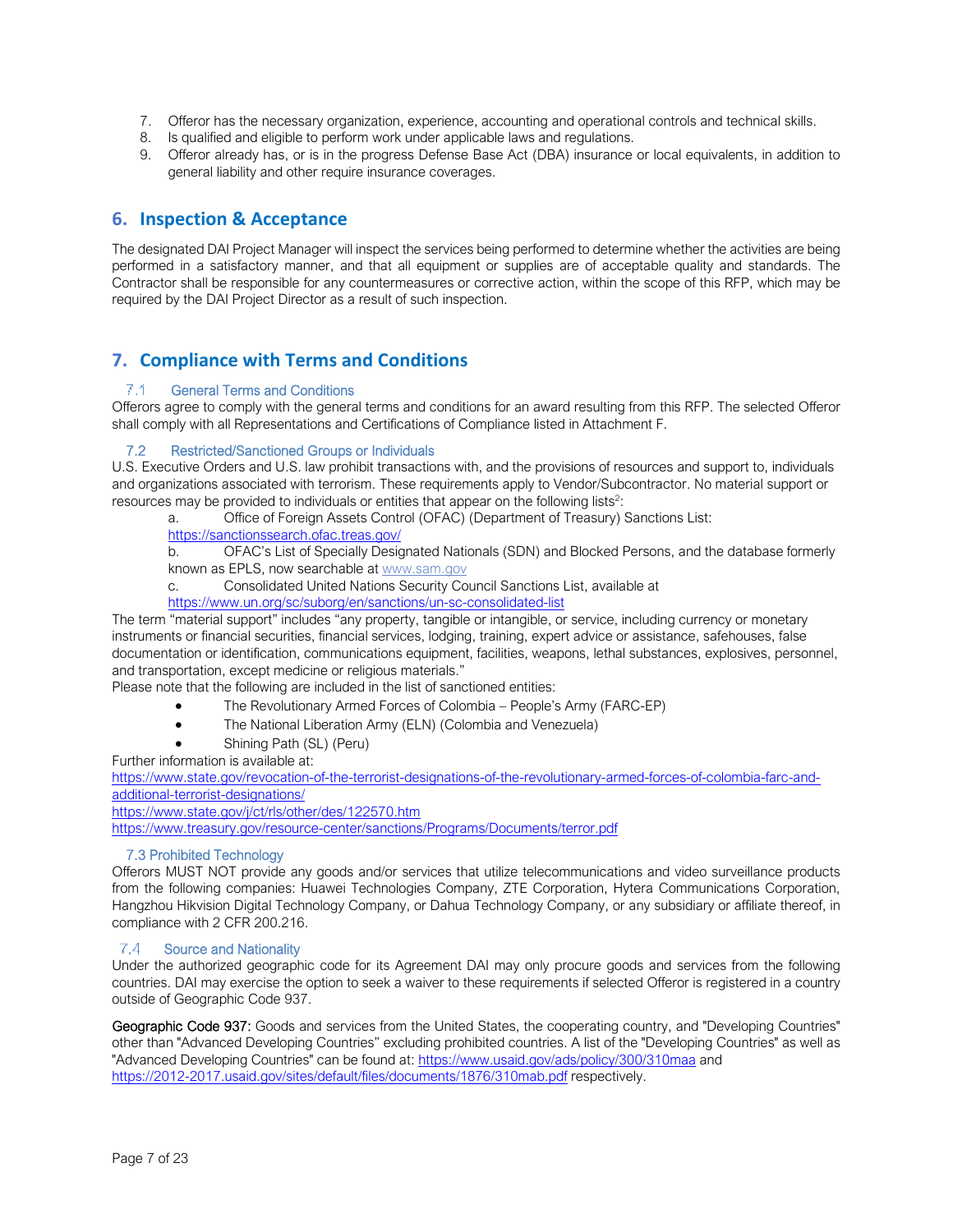DAI must verify the source and nationality of goods and services and ensure (to the fullest extent possible) that DAI does not procure any goods or services from prohibited countries listed by the Office of Foreign Assets Control (OFAC) as sanctioned countries. OFAC sanctioned countries may be searched within the System for Award Management (SAM) at www.SAM.gov. The current list of countries under comprehensive sanctions include: Cuba, Iran, North Korea, Sudan, and Syria. Goods may not transit through or be assembled in comprehensive sanctioned origin or nationality countries nor can the vendor be owned or controlled by a prohibited country. DAI is prohibited from facilitating any transaction by a third party if that transaction would be prohibited if performed by DAI.

By submitting a proposal in response to this RFP, Offerors confirm that they are not violating the Source and Nationality requirements of the goods or services being offered and that the goods and services comply with the exclusions for prohibited countries outlined above.

### 7.5 US Government Registrations

There is a mandatory requirement for your organization to provide evidence of the following registrations to DAI prior to being awarded an agreement. Without registering in the required databases, DAI cannot deem an Offeror "responsible" to conduct business with and therefore, DAI will not enter into a contract or monetary agreement with any organization. The determination of a successful offeror/applicant resulting from this RFP is contingent upon the winner providing a DUNS number, CAGE/NCAGE Code, and evidence of SAM.gov registration to DAI. Offerors who fail to provide these will not receive an award and DAI will select an alternate Offeror.

- Offerors need to obtain the following before award of an agreement:
	- o UEI Number
	- o Registration with SAM
	- o CAGE/NCAGE

For detailed information on registration in the above USG databases, see Attachment D - Instructions for Obtaining CAGE/NCAGE Code, SAM Registration, and UEI Number

#### 7.6 Fly America Act

The contractor must comply with Fly America Act restrictions for all international travel under this award. See Attachment G for the mandatory standard provision regarding international air travel.

### **8. Procurement Ethics**

Neither payment nor preference shall be made by either the Offeror, or by any DAI staff, in an attempt to affect the results of the award. DAI treats all reports of possible fraud/abuse very seriously. Acts of fraud or corruption will not be tolerated, and DAI employees and/or contractors/subgrantees/vendors who engage in such activities will face serious consequences. Any such practice constitutes an unethical, illegal, and corrupt practice and either the Offeror or the DAI staff may report violations to the Toll-Free Ethics and Compliance Anonymous Hotline at +1 855-603-6987, via the DAI website, or via email to FPI\_hotline@dai.com. DAI ensures anonymity and an unbiased, serious review and treatment of the information provided. Such practice may result in the cancellation of the procurement and disqualification of the Offeror's participation in this, and future, procurements. Violators will be reported to USAID, and as a result, may be reported to the U.S. Department of Justice to be included in a Restricted Parties list, preventing them from participating in future U.S. Government business.

Offerors must provide full, accurate and complete information in response to this solicitation. The penalty for materially false responses is prescribed in Section 1001 of Title 18 of the United States Code.

In addition, DAI takes the payment of USAID funds to pay Terrorists, or groups supporting Terrorists, or other parties in exchange for protection very seriously. Should the Terrorist, groups or other parties attempt to extort/demand payment from your organization you are asked to immediately report the incident to DAI's Ethics and Compliance Anonymous Hotline at the contacts described in this clause.

By submitting an offeror, offerors certify that they have not/will not attempt to bribe or make any payments to DAI employees in return for preference, nor have any payments with Terrorists, or groups supporting Terrorists, been attempted.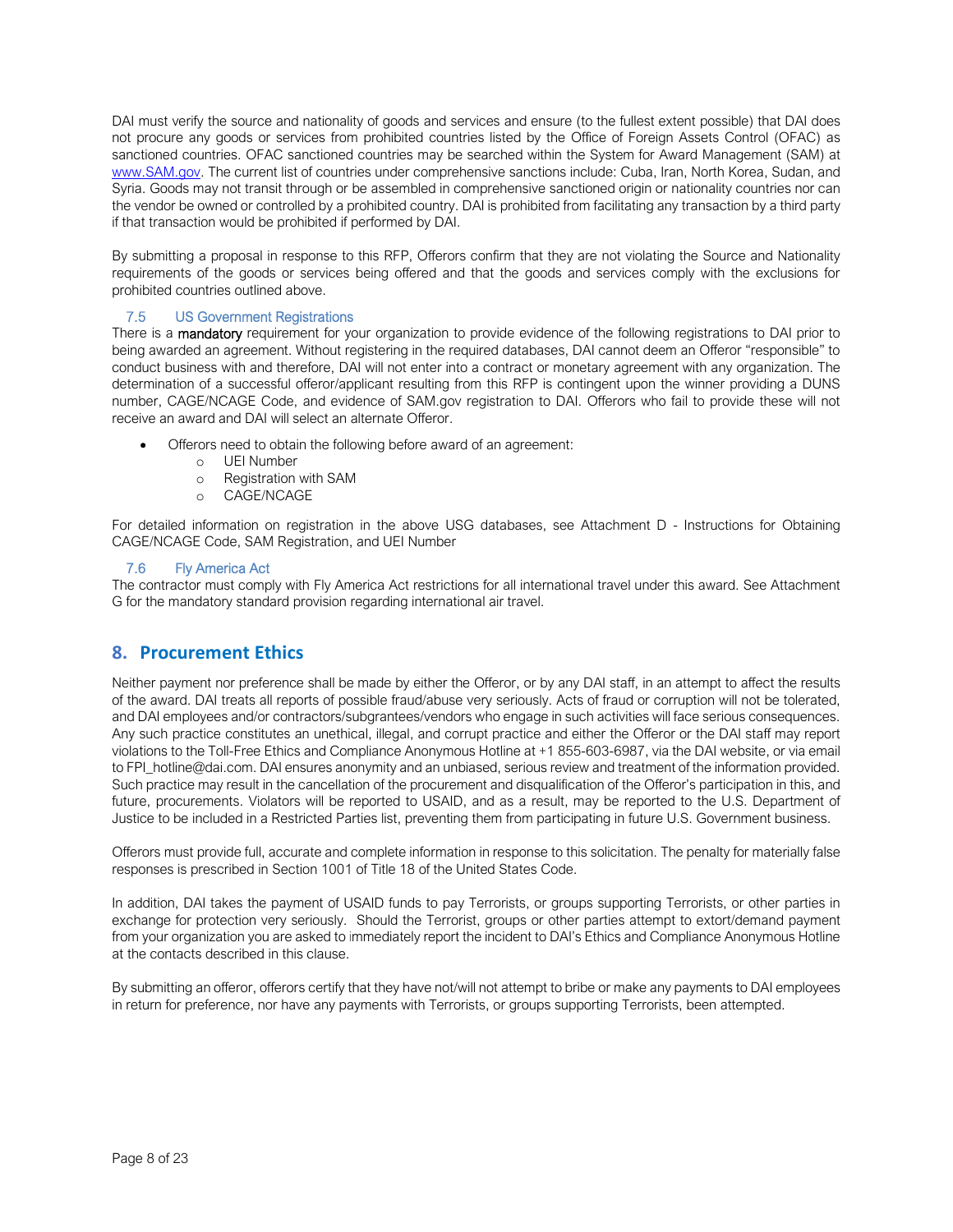### **9. Attachments**

#### $9.1$ Attachment A: Scope of Work for Services

Data Jam 2022

#### BACKGROUND

In April 2017 and March 2019, USAID hosted two Data Jams focusing on crowdsourcing solutions for Rural Development and Citizen Security challenges in Colombia. The events attracted over 240 data scientists, development experts, mathematicians, programmers, designers, and others to compete for over \$20,000 in incentives/prizes for the best new analyses and data-driven solutions to the problems put forward during the events. Participants formed teams based on skill sets and interests to create innovative solutions and propose new projects on how open data can provide new insights into rural development and citizen security in Colombia. Building on this success, USAID/Colombia, USAID/ITR, and Digital Frontiers plan to host a third Data Jam, focused on a very current topic for Colombia and the USAID Colombia Mission: the promotion of transparency, access to information and open government as means to fight against corruption.

We also recognize that the promotion of transparency and the fight against corruption are evolving concepts, and perspective and understanding can vary among experts. For this reason the Mission's approach is preventative and integrated, seeking to prevent corruption from happening by engaging with national and local authorities to strengthen public reporting and risks mitigation mechanisms but also supporting and promoting citizen participation and engaging with other stakeholders -such as the private sector, the media and the academia- to promote a culture of transparency throughout Colombia.

Data Jams are intense, citizen-driven, collaborative efforts among external data and subject matter experts to generate innovative solutions to improve a societal problem. Data Jams employ an array of new approaches and methodologies within a limited amount of time and resources. The USG supports the use of hackathons and data jams in fostering government innovation;

#### **OBJECTIVE**

USAID is seeking experienced technical and logistical support for the design, planning, and implementation of a Data Jam program and event with stakeholders from the Government of Colombia (GOC), other donors, NGOs, Civil Society Organizations, Academia, and the Private Sector.

The Data Jam will be divided by the following implementation phases:

- Phase I: Identifying the Challenge(s)
- Phase II: Planning the Data Jam
- Phase III: Organizing and Executing the Data Jam Event
- Phase IV: Follow-up After Data Jam Event

#### **TASKS**

#### Phase I: Identifying the Challenge

Objective: To organize a Steering Committee that will steer and make decisions for the entire program. To spell out next steps, tasks, activities, milestones, outcomes, and deliverables.

Specific Activities:

- 1. Define schedule
	- a. Define work schedule and work plan including tasks, deliverables, and milestones.
- 2. Organize the Steering Committee
	- a. Convene and specify which are the partners (GOC, NGOs and Private Sector) who will be part of the Data Jam Event. Specify what will be their contribution to the event.
	- b. Convene the Steering Committee (USAID, GOC, NGOs, and Private Sector) on a regular basis to discuss the status of the planning process. Note: the Steering Committee should be made up of the partners who will contribute significantly to the event.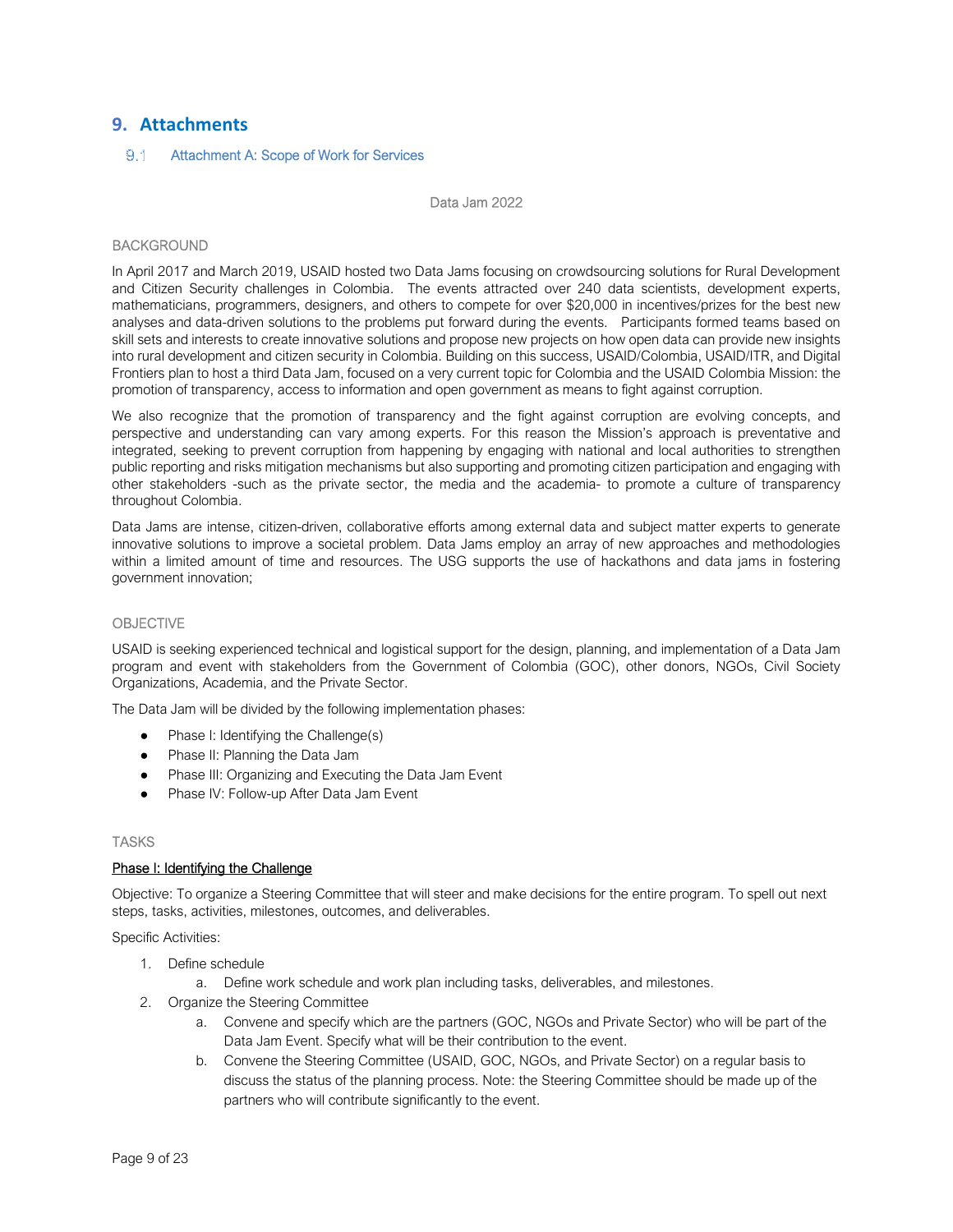- c. Provide expert advice on the planning and preparation process. This includes, organizing detailed coordination meetings before the event with detailed agenda and chronogram with all participants, donors, etc. that will clearly identify staff and logistics.
- d. Define and present a schedule of all the activities, logistics of the event, and responsible organizations/persons.
- 3. Develop the Challenge and refine Problem Statements
	- a. Review and advise, when applicable, on modifications to the definition, rationale, and list of the initially identified "Problem Statements/Challenges" (See Annex).
	- b. Define scope and expectations with the Steering Committee.
	- c. Identify related datasets and potential stakeholders who might have additional information required.
- 4. Propose a sustainability strategy to USAID
	- a. Collect lessons learned related to sustainability from similar events
	- b. Draft and propose a sustainability strategy for the winning teams and other solutions that may be identified. Although making a promising solution sustainable is not mandatory, DAI and USAID would like to see scalable/feasible solutions being promoted.
	- c. Identify potential action items that could help USAID or the GOC to leverage outputs or products from the Data Jam

### Phase II: Planning the Data Jam

- 5. Datasets identification and preparation
	- a. Assist USAID in the identification, organization, and collection of the potential datasets (structured and unstructured).
	- b. Assist USAID in the identification of the different types of analyses that can be performed with the data (descriptive, predictive, Machine Learning, Natural Language processing, etc.) and advise on potential approaches for the event.
	- c. Create or define a public repository where all datasets can be uploaded or indexed (e.g. GitHub, GOC's open data portal, etc.)
- 6. Schedule and conduct
	- a. A rehearsal/dry-run with limited audience
	- b. Two one-hour virtual socialization events in order to disclose the purpose, the main topics, the websites where the datasets are published, and promote networking between participants in order to foster the formation of new groups. These two events need to be coordinated with the USAID/Colombia communication team.
	- c. An analysis to help identify potential gaps and things to improve before the main event.
- 7. Develop a communications and engagement plan
	- a. Account for the Agency's desired outcomes.
	- b. Maximize outreach through media companies and/or social media to leverage the visibility of the main event, learnings, and conclusions.
	- c. Previous to the main event, tailor messages to spark interest and encourage attendance.
	- d. Promote participant buy-in by soliciting their input on the event approach during the planning phase, and by solving any doubts they may have.
	- e. Inform participants in advance of how USAID will use the results of the Data Jam.
	- f. Ensure a system is in place for tracking attendance and the demographic makeup of the participants to help inform the communication strategy and participant engagement prior to and after the Data Jam.
	- g. Identify Subject Matter Experts (SMEs) that will support the teams during the Data Jam in different topics (e.g. data science, pitch skills, visualization, etc.)
	- h. Optimize assignment of key SMEs to teams on the day of the Data Jam. Plan for at least one SME and one Data Scientist to be available overnight.
	- i. Compile a list of SMEs (including their field(s) of expertise) and make it available to the participants.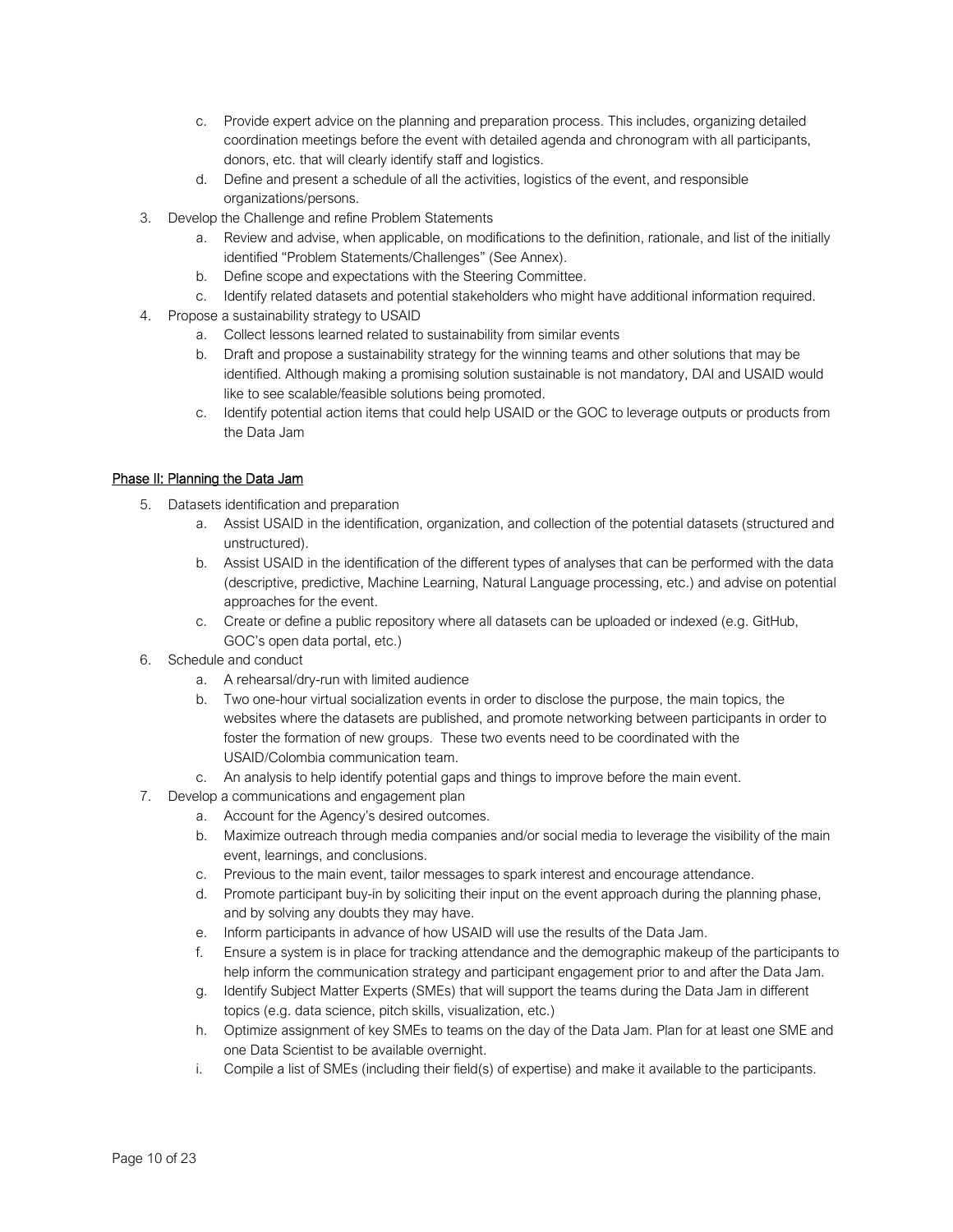- j. Promote the Data Jam in the data-related sectors (software development, data science, big data, analytics, etc.) and SME communities to increase representation that can increase the event's outcome.
- k. Promote gender equality in participants and registration.
- l. Define a strategy and identify partners to convene (GOC, NGOs, and/or private sector)
- 8. Define terms and conditions of the competition
	- a. Team composition (profiles, gender, and expertise)
	- b. Competition schedule (opening session, competition, evaluation, pitch preparation, pitch delivery, judging, prize delivery, etc.). Design a thorough schedule (minute by minute if necessary).
	- c. Selection criteria for winners
	- d. Prizes and their in-kind or money value
	- e. Prize management and delivery
	- f. Intellectual property
	- g. Sustainability

Note: in order to include specific populations, sectors, a/o regions, USAID reserves the right to include participants or groups in the competition. This will not be considered a direction to award prizes or include these in the final event.

### Phase III: Organizing and Executing the Data Jam Event

| Requirement                                                                                                                                                                                                       | Description                                                                                                                                                                                                      |  |  |  |
|-------------------------------------------------------------------------------------------------------------------------------------------------------------------------------------------------------------------|------------------------------------------------------------------------------------------------------------------------------------------------------------------------------------------------------------------|--|--|--|
| Type of event                                                                                                                                                                                                     | Data Jam - competition,<br>$+$<br>Data Jam, pitch and prizes ceremony                                                                                                                                            |  |  |  |
| Dates and time                                                                                                                                                                                                    | 1-2 day event<br>Date: TBD (notionally in ) - ideally in close coordination with the Government of<br>Colombia (national or local authorities)<br>Duration 8:00 am - 6:00 pm<br>Final pitch and prizes ceremony: |  |  |  |
| Expected number of participants                                                                                                                                                                                   | Online: 150-200 people (competition)<br>Final pitch and Prize ceremony: 50 people                                                                                                                                |  |  |  |
| City                                                                                                                                                                                                              | <b>TBD</b>                                                                                                                                                                                                       |  |  |  |
| Food needed                                                                                                                                                                                                       | Final pitch and prize ceremony:<br>Light break + Coffee station                                                                                                                                                  |  |  |  |
| IT/Audio/video equipment<br>requirements                                                                                                                                                                          | Projector/Videobeam<br>Laptop<br>Audio amplification<br>Countdown clock<br>Online streaming of the final pitch and prize ceremony event.                                                                         |  |  |  |
| Travel, Accommodations, and<br>Provide (when applicable) air/land transportation, hotel accommodation, and<br>meals for up to six finalist teams (up to three representatives per team?) coming<br>Transportation |                                                                                                                                                                                                                  |  |  |  |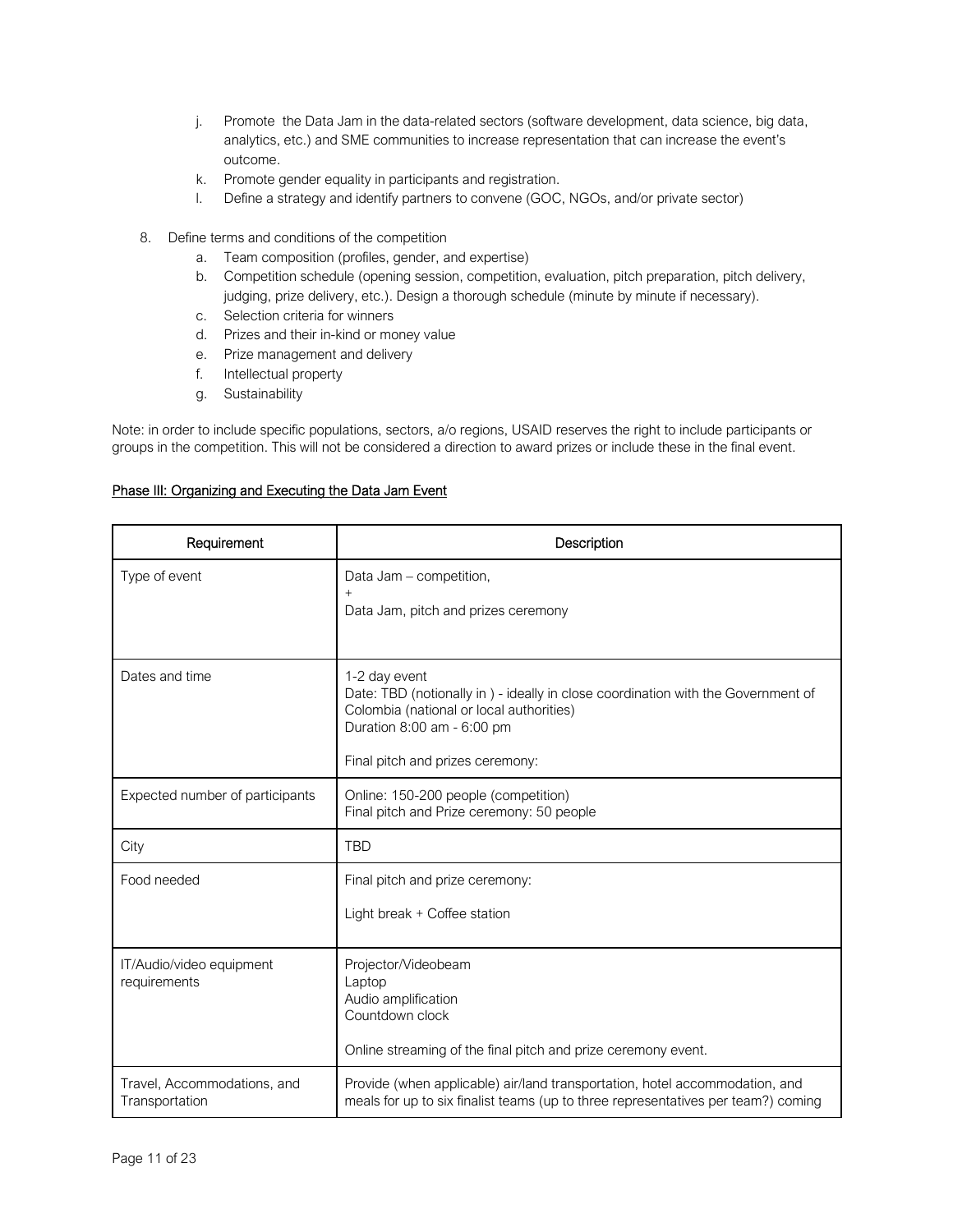|                                                    | to the final pitch event and prize ceremony. Subject to the approved budgeted<br>amount for this purpose                                                                                                                            |  |
|----------------------------------------------------|-------------------------------------------------------------------------------------------------------------------------------------------------------------------------------------------------------------------------------------|--|
| Attendees confirmation and<br>registration process | Yes                                                                                                                                                                                                                                 |  |
| Badges needed                                      | <b>No</b>                                                                                                                                                                                                                           |  |
| Translation/interpreter                            | No.                                                                                                                                                                                                                                 |  |
| Internet connection - WiFi                         | For the final pitch event and prize ceremony: broadband internet WiFi connection<br>capable of serving 100 devices and needed data transfer.                                                                                        |  |
| Prizes                                             | Define, judge, and deliver prizes, diplomas, certificates of appreciation for the<br>winning teams. Note: Prizes will be defined according to the terms and<br>conditions, by USAID, and/or in collaboration with Data Jam partners |  |

### 9. Media

- a. Engage media outlets to participate actively by sending journalists and others to learn from the competition and final event.
- 10. Advise on judging criteria and potential judges. Communicate to the audience about the intention of selecting a winning project/solution. Supervise and consolidate judging results. Define and award prizes that motivate all participants to do the data analysis.
- 11. Find and implement cost-share or partners/alliances with various entities (i.e. merchandising, additional prizes, and/or additional prize funds). All the provided/donated items will become USAID property once they are provided by the sponsoring organization and any remaining item must be returned to the COR/AOR for final disposition.

### Phase IV: After Data Jam Event

- 12. Conduct one informational presentation for USAID and key stakeholders in order to present the Data Jam results and conclusions. These key stakeholders include MinTIC, National Planning Department, Ministry of Defense, National Police, Ministry of Interior, Ministry of Justice , Agencia Presidencial para la cooperacion (APC), media companies, private sector partners, etc.
- 13. Prepare a report with the results of the Data Jam, lessons learned, recommendations, and sustainability suggestions for the best solutions, including, but not limited to, proposals for the GOC on how to continue supporting this type of event by committing resources and/or the private sector with prizes and sponsorship.
- 14. Advise on the sustainability strategies for the winners of the competition and any other group of participants that presented promising and innovative solutions that can be used by the GOC, USAID, Implementing Partners, or others.

### TIMEFRAME

The period of performance for this activity is 1 year.

### ANTICIPATED DELIVERABLES

### Phase I: Identifying the Challenge

- Work plan
- **List of Steering Committee members**
- Problem statements/challenges provided by USAID revised
- List of datasets identified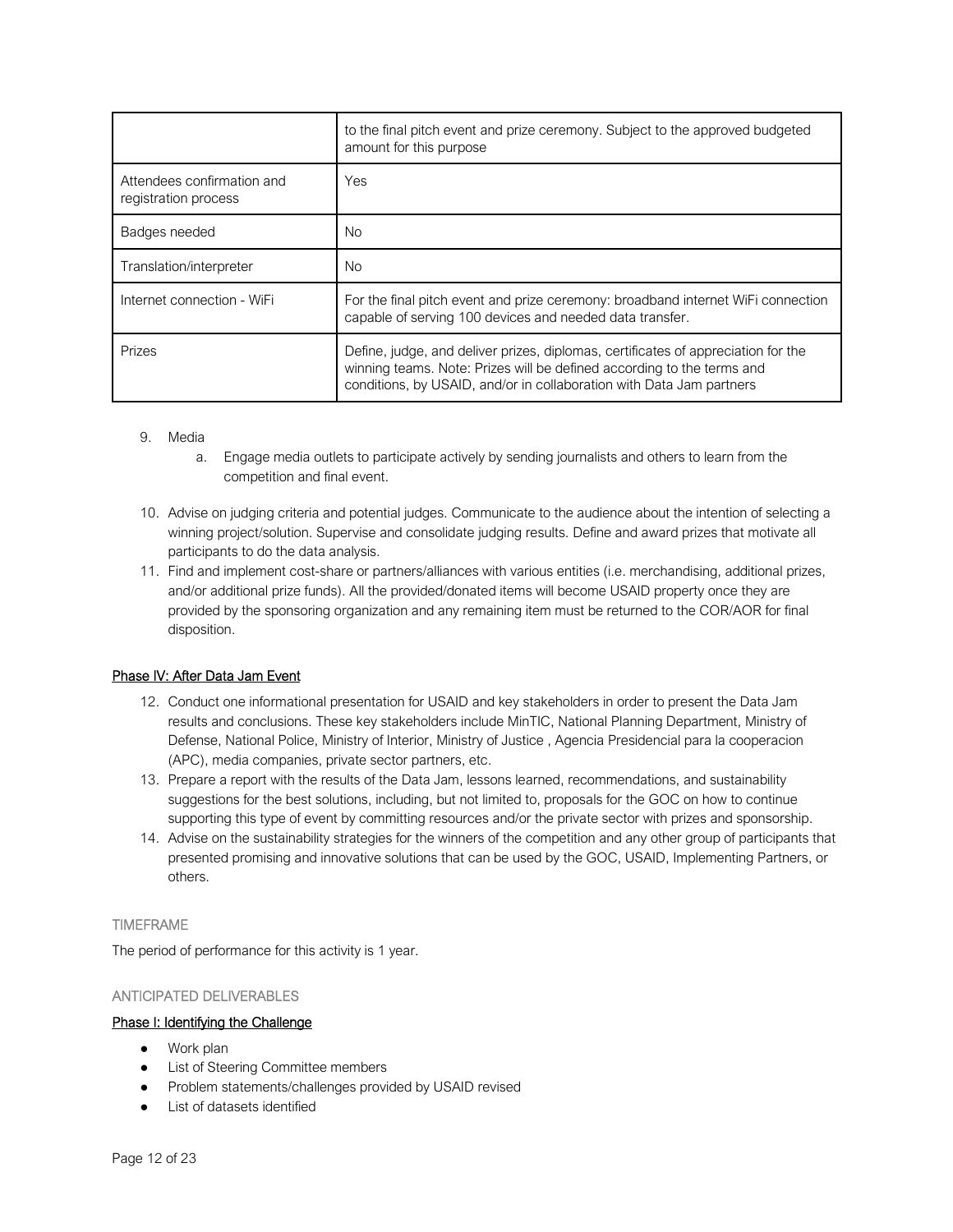● Coordination of Steering Committee meetings with USAID, government partners, universities, and other stakeholders in Colombia to finalize competition parameters, prizes, judges, and logistics.

### Phase II: Planning the Data Jam

- Datasets collected/identified, cleaned, and published/cataloged
- Communications and Engagement plan
- Event agenda to be approved by USAID
- Two virtual socialization events for 80-100 people delivered
- Participants and groups database
- Establish partnerships with other key stakeholders (e.g. Private Sector, NGOs, Academia, etc.)
- Subject Matter Experts (SMEs) identified and secured for DataJam event
- Deploy a strategy to allow participants to familiarize themselves with the datasets and main topics of the DataJam.
- All transportation arrangements secured for participants, judges, other stakeholders as required, to attend DataJam event (travel, transportation, etc.) - if applicable
- Identification of judges and development of judging criteria
- Final event venue secured

### Phase III: Organizing and Executing the Data Jam Event

- Main event according to the work schedule and planned activities
- Updated database of participants with at least name, email, and twitter account for the registration.
- One (1) permanent coffee station
- Data jam detailed schedule with dates, activities and responsible persons.
- Venue provided
- IT and network support provided
- Exclusive WIFI (internet) connection for the event. Plan for at least two IP addresses per participant (laptop and cellphone).
- Enough power outlets for each table. Outlets should be accessible to participants to facilitate laptop operation throughout the event hours
- Tool to manage general information about the Data Jam. Containing at least:
	- o DataJam general information
	- o Terms and conditions (English and Spanish)
	- o Schedule
	- o Latest news
	- o FAQ
	- o Data tour and Data Jam theme challenge
- Public data repository with datasets and projects presented (e.g., GitHub but preferably the GOC's official open data repository<sup>1</sup>)
- Winning teams selected

### Phase IV: After Data Jam Event

- Prizes delivered
- Final report, including at least: (a) summary of the preparation, organization, and execution of the event, (b) preliminary analyses of the sustainability of the solutions presented by the winning teams, (c) recommendations for the next DataJam, (d) highlights and lessons learned, (e) public outreach activities and results, (f) data journalism event results, (g) satisfaction survey results, etc.
- One informational presentation delivered

### 1 datos.gov.co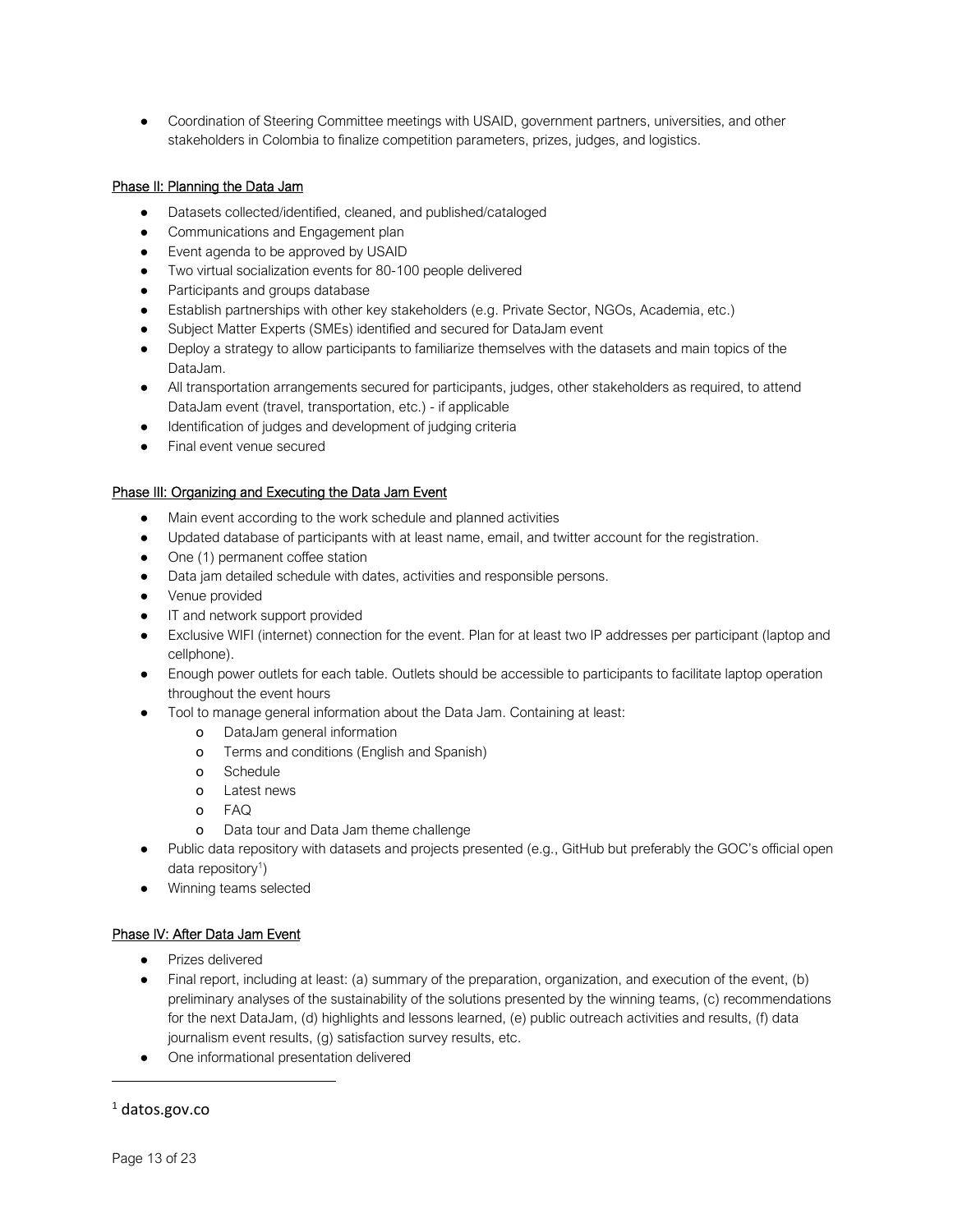- Executive summary report, no longer than five (5) pages.
- Streaming a/o video files/links

#### REPORTING

The Project Manager will be responsible for submitting all deliverables to USAID through DAI for approval and will supervise the other positions hired under the contract/grant.

The contractor will be responsible for overseeing general performance of any subcontractor or personnel hired for the execution of this contract and for coordinating the successful organization and production of the Data Jam according to this SOW.

#### RELEVANT QUALIFICATIONS (REQUIRED/PREFERRED)

#### REQUIRED

- Demonstrated past performance in hosting and organizing hackathons, design, implementation and oversight of large-scale data competitions
- Experience convening private sector, academia, and community to attract high potential applicants
- Institutional knowledge or experience in the main Data Jam subject "transparency and/or anti-corruption" is desirable.

#### PERSONNEL REQUIREMENTS

### REQUIRED PERSONAL REQUIREMENTS

- A. Project Manager
	- a. Major function: Facilitate the planning (including incorporating any lessons learned from other USAIDfunded hackathons or similar events); engage and convene partners (GOC, NGOs and/or private sector); identify key event milestones that USAID will need to accomplish at the onset of the project; monitor milestone progress; confirm who will serve as the approvers for internal clearance processes; orientate speakers; prepare bios and other program materials; guide the organization of the groups; and guide the implementation of post-data jam plans for utilizing the projects that participants created during the data jam.
	- b. Required Qualifications:
		- i. A Bachelor's degree.
		- ii. At least five(5) years of professional experience in project management, event planning, and/or organizing at least three (3) similar events. A successful candidate must demonstrate his or her knowledge and experience in successfully managing projects, organizing events for more than 100 people, coordinating numerous stakeholders, and supervising others.
	- c. An excellent candidate may also have
		- i. Open data or hackathons coordination experience and/or knowledge
		- ii. Relationship management and partnerships skills
		- iii. Connections with GOC, NGOs, and private sector organizations who are interested in participating actively in these types of events.
- B. Senior Data Scientist
	- a. Major functions: Identify, collect/catalog, and clean (if applicable) all the datasets to be used during the Data Jam; provide expert advice to USAID on data collection and data jam organization; collect, organize, and submit all documents, files, and code of the final projects; provide expert advice to the teams during the data jam and in the judging process.
	- b. Required Qualifications:
		- i. Bachelor's degree in mathematics, statistics, computer science or related field.
		- ii. 3-5 years' experience manipulating large datasets and using databases.
		- iii. Good programming skills. 1-3 years' experience with a general-purpose programming language.
		- iv. Good statistical modeling and analysis skills (e.g. SAS, SPSS, R, Python)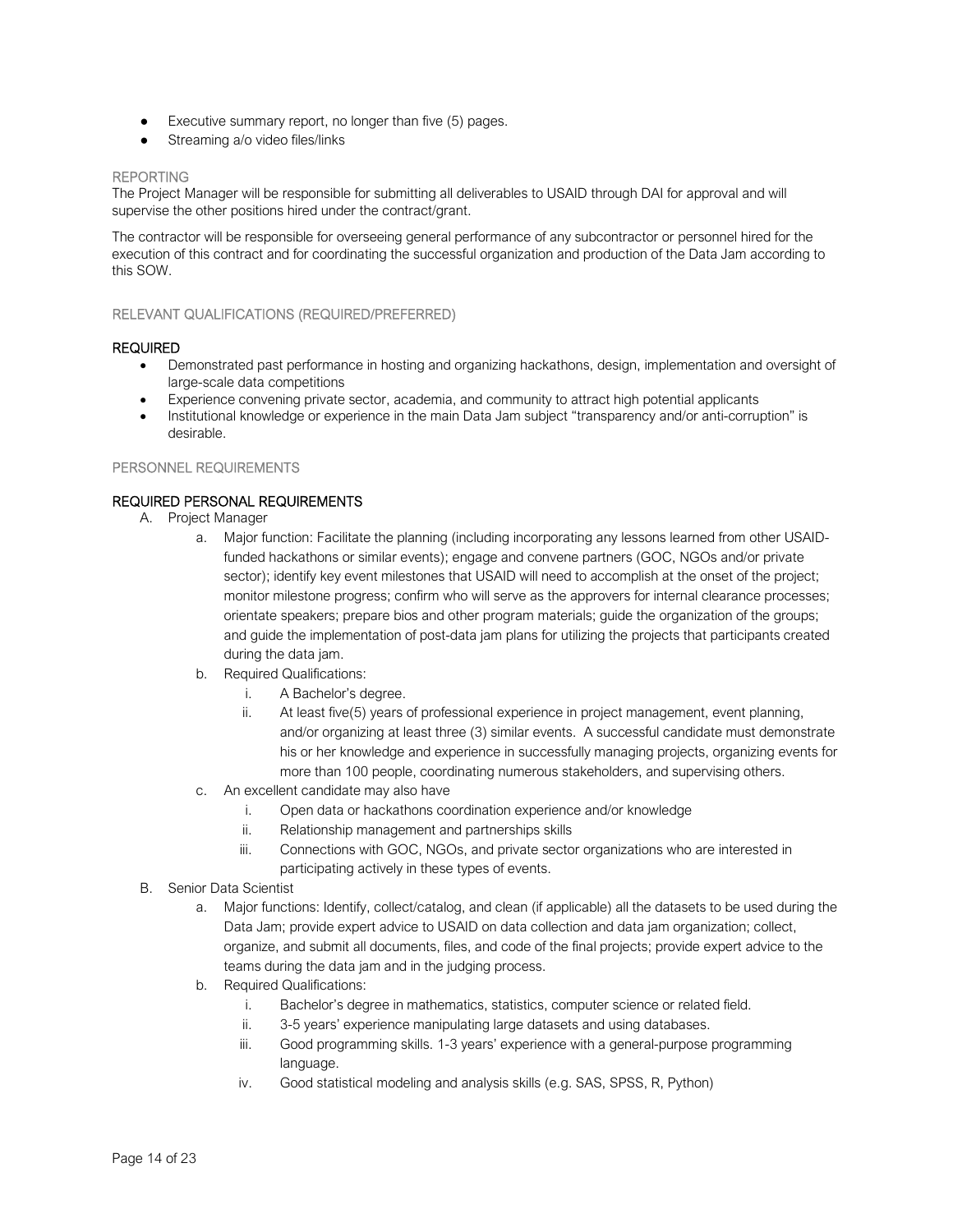- v. Experience in the use of statistical processing environments. Familiarity with basic principles of computing and/or databases. R or Python experience is desired.
- c. An excellent candidate may also have
	- i. Good communication and interpersonal skills.
	- ii. Experience working with USAID programs.
- C. Communications and Media Specialist
	- a. Major function: Facilitate the planning; promoting the Data Jam in traditional and social media outlets; and convening of media outlets at the Data Jam.
	- b. Required Qualifications:
		- i. A Bachelor's degree.
		- ii. At least ten (5) years of professional experience in project management, event planning, and media coordination, and/or organizing at least three (3) similar events. A successful candidate must demonstrate his or her knowledge and experience in successfully managing media, convening media outlets, organizing a press room, and writing stories.
		- iii. Meaningful experience in managing social media outlets, convening audience and monitoring activity.
		- iv. Network of national and local media that he/she can tap into for free promotional messaging related to the event and its results.
	- c. An excellent candidate may also have
		- i. Experience working with USAID programs.
		- ii. Experience and/or training in Data Journalism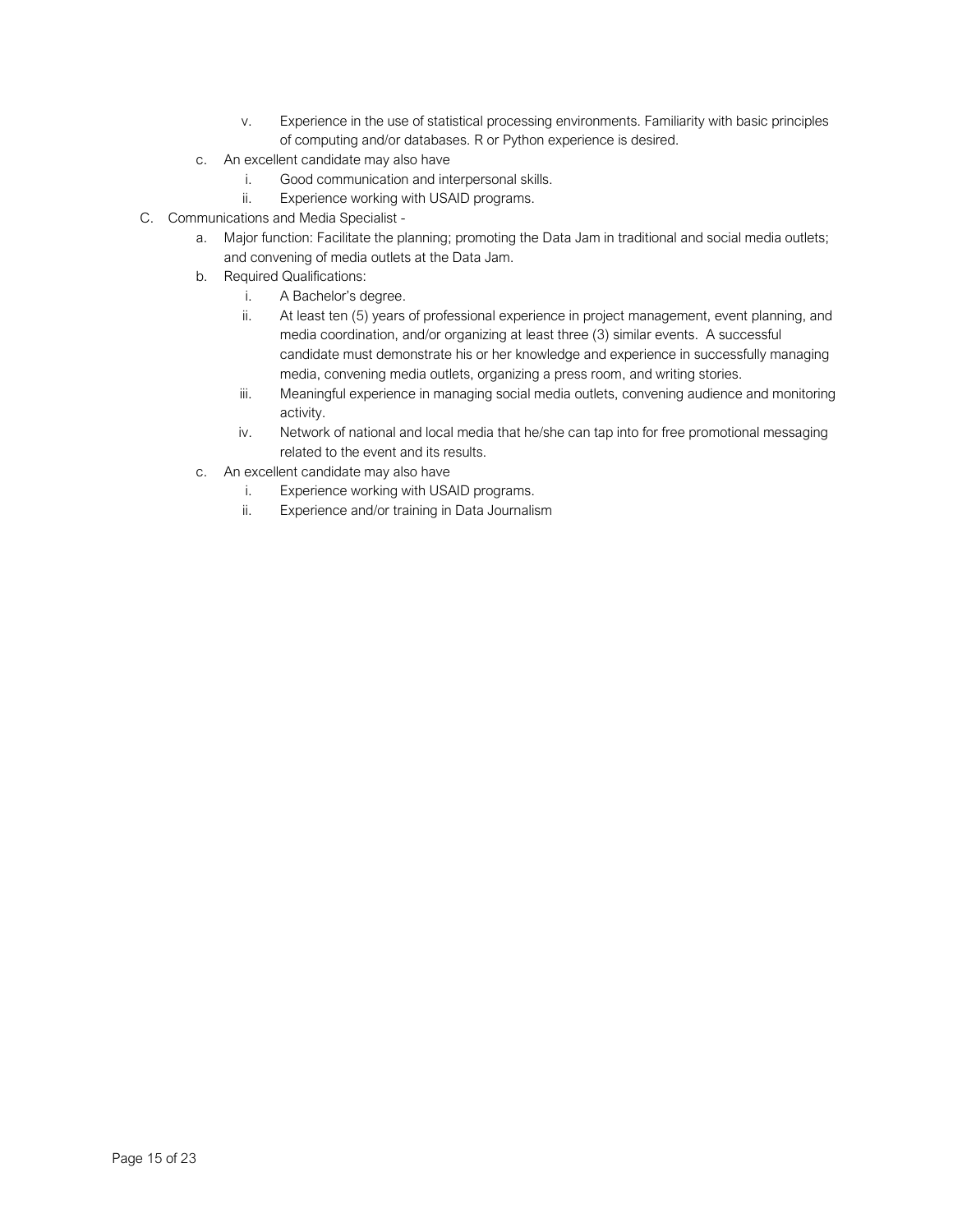#### $9.2$ Attachment B: Proposal Cover Letter

[On Firm's Letterhead]

#### <Insert date>

TO: Click here to enter text.

DAI Global, LLC

We, the undersigned, provide the attached proposal in accordance with RFP-Click here to enter text.-Click here to enter text. issued on Click here to enter text. Our attached proposal is for the total price of <Sum in Words (\$0.00 Sum in Figures) >.

I certify a validity period of 60 days for the prices provided in the attached Cost Proposal. Our proposal shall be binding upon us subject to the modifications resulting from any discussions.

*Offeror shall verify here the items specified in this RFP document.* 

We understand that DAI is not bound to accept any proposal it receives.

Yours sincerely,

Authorized Signature: Name and Title of Signatory: Click here to enter text. Name of Firm: Click here to enter text. Address: Click here to enter text. Telephone: Click here to enter text. Email: Click here to enter text.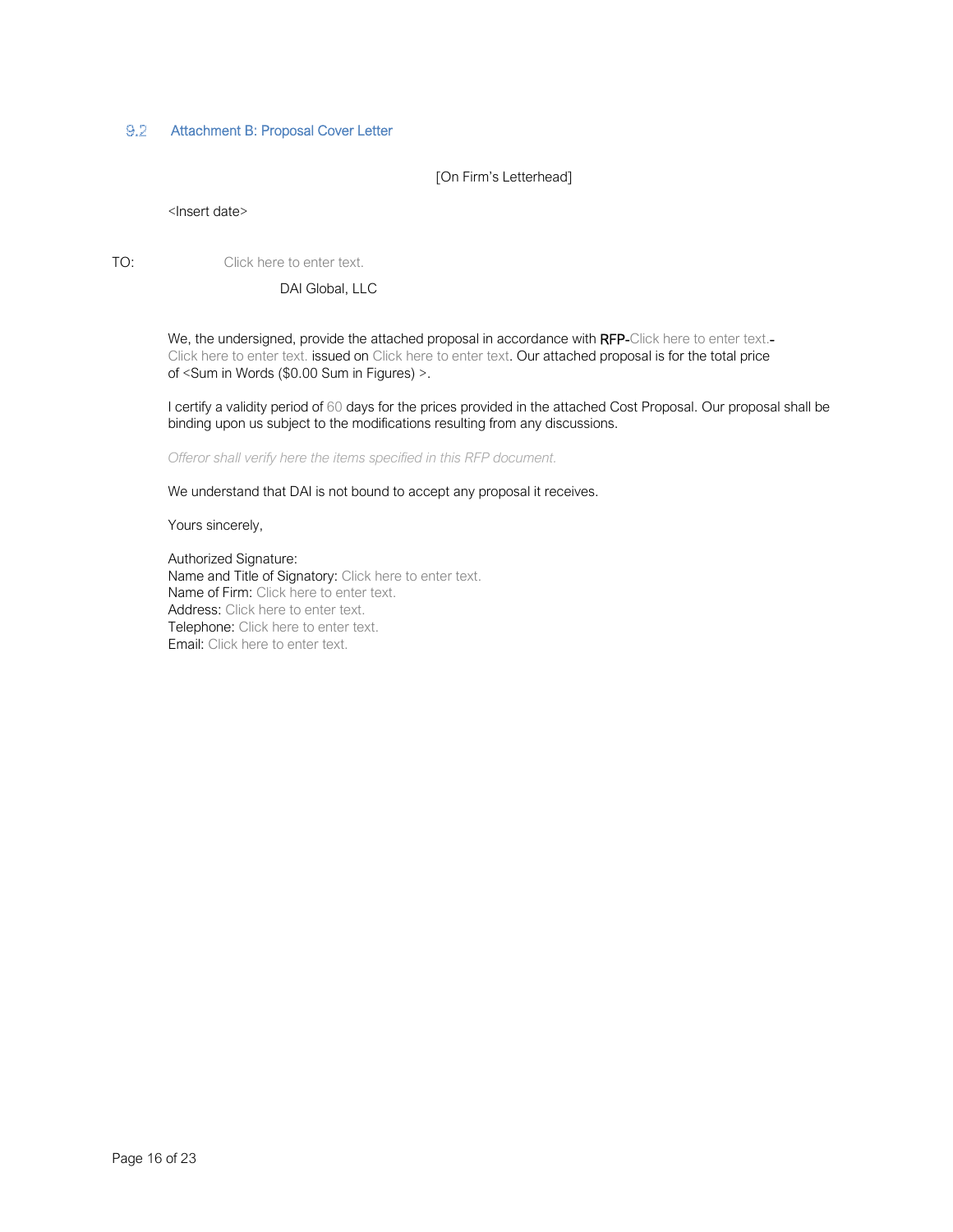#### $9.3$ Attachment C: Budget and Budget Narrative Template

|                                      | Name       | Rate   | LOE/Units      | <b>Unit Type</b> | Cost |
|--------------------------------------|------------|--------|----------------|------------------|------|
| I. Salaries and Wages                |            |        |                |                  |      |
|                                      |            |        |                |                  |      |
| Person 1                             | <b>TBD</b> | \$0.00 | $\overline{0}$ |                  | \$0  |
| Person 2                             | <b>TBD</b> | \$0.00 | $\Omega$       |                  | \$0  |
| Person 3                             | <b>TBD</b> | \$0.00 | $\overline{0}$ |                  | \$0  |
| <b>Total Salaries and Wages</b>      |            |        | $\mathbf 0$    |                  | \$0  |
| II. Indirect Costs on Labor          |            |        |                |                  |      |
| Fringe (full-time employees)         |            |        |                |                  | \$0  |
| Overhead on Labor                    |            |        |                |                  | \$0  |
| <b>Total Indirect Costs on Labor</b> |            |        |                |                  | \$0  |
| III. Other Direct Costs              |            |        |                |                  |      |
| 1. Project Management Expenses       |            |        |                |                  |      |
| Communications                       |            | \$0.00 | $\Omega$       |                  | \$0  |
| Other (DESCRIBE)                     |            | \$0.00 | $\overline{0}$ |                  | \$0  |
| <b>Total Other Direct Costs</b>      |            |        |                |                  | \$0  |
| <b>Total Program Expenses</b>        |            |        |                |                  | \$0  |
| Indirect Costs on All Costs          |            |        | 0              |                  | \$0  |
| <b>Grand Total</b>                   |            |        |                |                  | \$0  |

#### **Budget Narrative Template**

The following narrative follows the format of the budget. *Firm Name* has priced its proposal on a: (specify) Cost Reimbursable or Time and Materials (T&M) basis. Per 2 CFR 700.13, for-profit Offerors must exclude profit from cost proposals, as this contract will be considered a subaward.

### Salaries and Wages

For our labor cost estimates, we have used the daily rates for personnel, as supported by actual salaries and/or prevailing labor rates (please explain and provide justification or backup for rates.

- Name, Title proposed for a total of XX days at a daily rate of \$XXX.
- Name, Title proposed for a total of XX days at a daily rate of \$XXX.
- Name, Title proposed for a total of XX days at a daily rate of \$XXX.
- Name, Title proposed for a total of XX days at a daily rate of \$XXX.

#### Other Direct Costs

This category includes basic support costs for the project such as XXXX (Explain and provide backup for costs). Included within this cost category are all costs necessary for the successful operation of this activity.

#### Indirect Costs on All Costs

All indirect costs must be in accordance with the Firm's policies (explain and provide justification).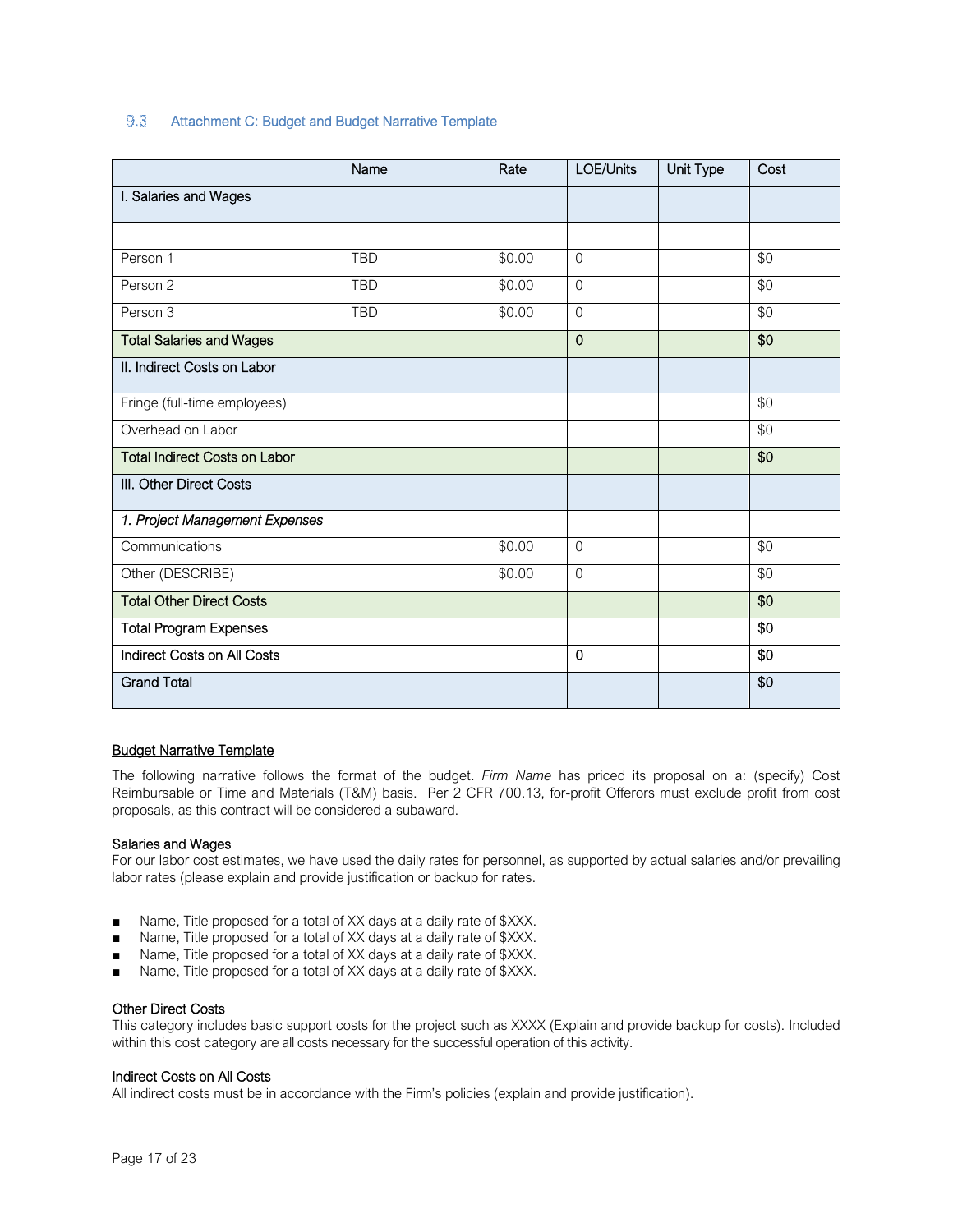#### $9.4$ Attachment D: Instructions for Obtaining a CAGE/NCAGE Code, SAM Registration, and UEI Number

#### Background: Summary of Current U.S. Government Requirements

There are mandatory requirements for Contractors to obtain the following items/registration before a contract of any kind can be awarded. Without registering in the required databases, DAI cannot deem an Offeror to be "responsible" to conduct business with and therefore, DAI will not enter into an agreement with any such organization. The award of an IQC or Task Order contract resulting from this RFP is contingent upon the winner providing a UEI number, a CAGE/NCAGE code, and proof of registration in the SAM.gov system. Organizations who fail to provide these will not receive an agreement and DAI will select an alternate Offeror.

#### CAGE/NCAGE Code

The Commercial and Government Entity (CAGE) Code was established by the US. The NATO Codification System developed the NATO Commercial and Government Entity (NCAGE) Code. When a business/organization is assigned a CAGE/NCAGE, they are in fact the same type/structure of code but identifies which nation or if the NATO Support Agency assigned the CAGE/NCAGE. You must have a CAGE/NCAGE code before registering in SAM.

- o Link to the CAGE/NCAGE Code request: https://eportal.nspa.nato.int/AC135Public/scage/CageList.aspx
- o Link to CAGE/NCAGE code request instructions: https://eportal.nspa.nato.int/AC135Public/Docs/US%20Instructions%20for%20NSPA%2 0NCAGE.pdf

#### System for Award Management (SAM) Registration

You must have an active registration with www.SAM.gov to do business with the Federal Government. To register in SAM, at a minimum, you will need the following information:

- o U.S. Registrants:
	- 1) Your Legal Business Name and Physical Address
	- 2) Your Taxpayer Identification Number (TIN) and Taxpayer Name associated with your TIN; Review your tax documents from the IRS (such as a 1099 or W-2 form) to find your Taxpayer Name
	- 3) Your bank's routing number, your bank account number, and your bank account type, i.e. checking or savings, to set up Electronic Funds Transfer (EFT)
- o International Registrants:
	- 1) Your NATO Commercial and Government Entity (NCAGE) Code

Follow this link to create a Sam.gov user account and register your organization: https://sam.gov/content/entityregistration

### Unique Entity ID (UEI)

By April 4, 2022, the federal government will transition away from the DUNS Number to the new Unique Entity ID (SAM), or 'UEI,' for entity identification of federal awards government-wide. Entity identification in federal awards (grants, loans, contracts, etc.) means a unique set of numbers and letters used to identify every entity seeking to do business with the federal government. Currently, and through April 3, 2022, the federal government uses the DUNS Number, assigned by Dun & Bradstreet. On April 4, 2022 and moving forward, the federal government will use the Unique Entity ID (SAM), or "UEI" assigned by SAM.gov.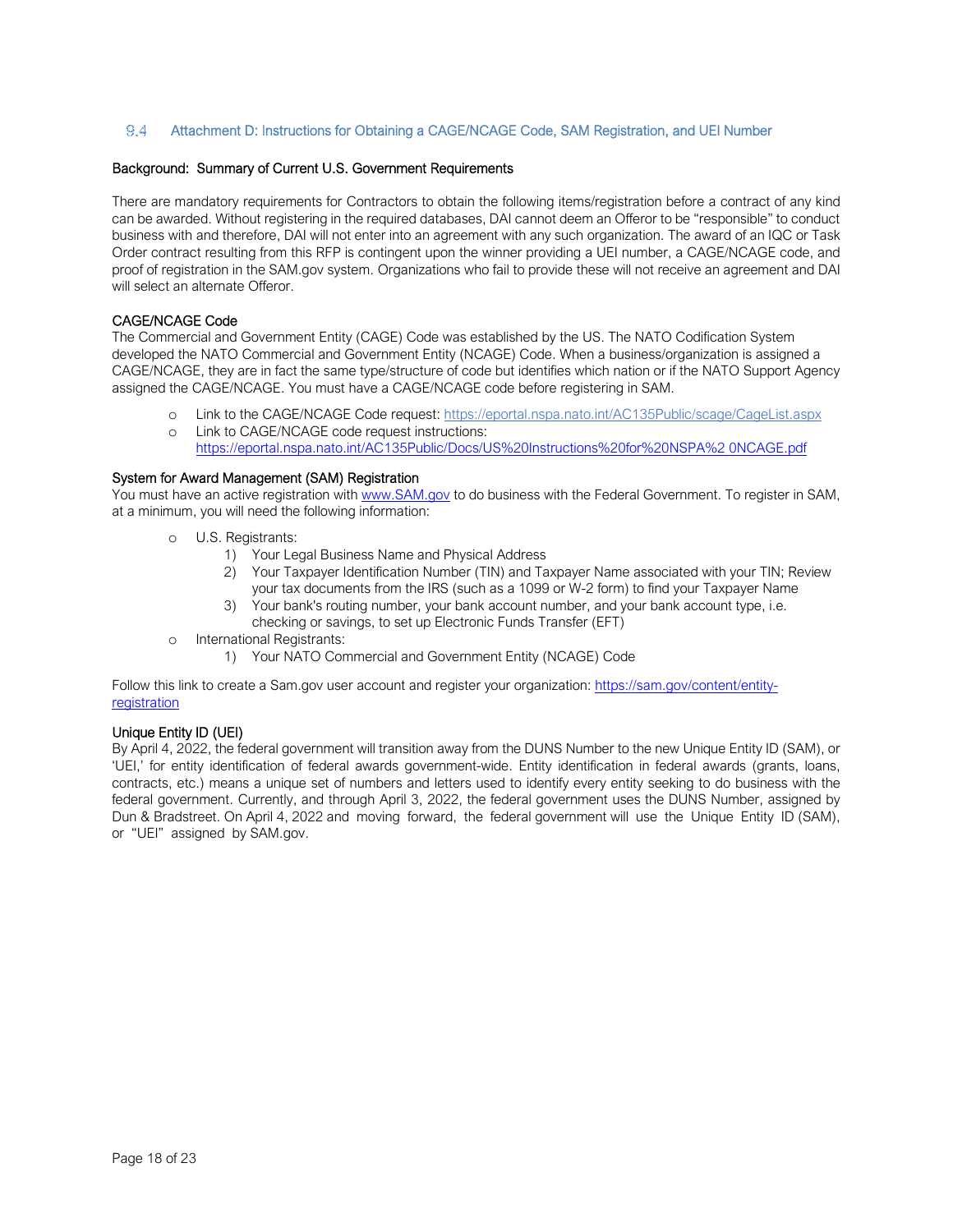9.5 Attachment E: Past Performance Table Template<br>Include projects that best illustrate your work experience relevant to this RFP, sorted by decreasing order of completion date.

Projects should have been undertaken in the past three years. Projects undertaken in the past six years may be taken into consideration at the discretion of the evaluation committee.

| $\#$           | Project<br>Title | Description of<br>Activities | Reference(s)<br>Name, email<br>and/or phone | Client<br>Name and<br>Address | Cost in<br>US\$ | Start-End<br>Dates | Problem(s)<br>Encountered and<br>Resolutions |
|----------------|------------------|------------------------------|---------------------------------------------|-------------------------------|-----------------|--------------------|----------------------------------------------|
| 1              |                  |                              |                                             |                               |                 |                    |                                              |
| $\overline{2}$ |                  |                              |                                             |                               |                 |                    |                                              |
| $\mathfrak{Z}$ |                  |                              |                                             |                               |                 |                    |                                              |
| $\overline{4}$ |                  |                              |                                             |                               |                 |                    |                                              |
| $\mathbf 5$    |                  |                              |                                             |                               |                 |                    |                                              |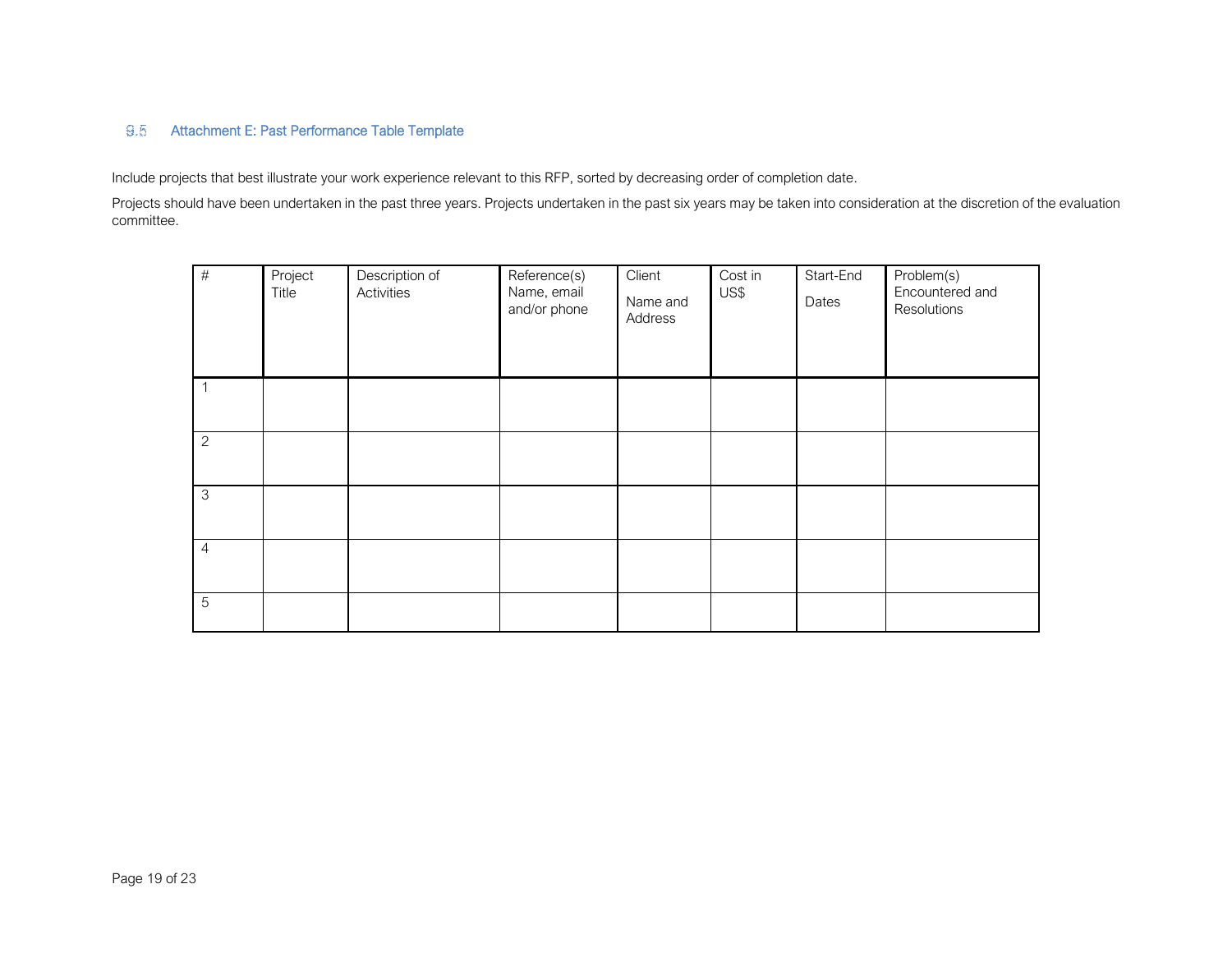#### $9.6$ Attachment F: Representations and Certifications of Compliance

- 1. Federal Excluded Parties List The Bidder Select is not presently debarred, suspended, or determined ineligible for an award of a contract by any Federal agency.
- 2. Executive Compensation Certification- DAI, as prime contractor of U.S. federal government contracts, must report compensation levels of the five most highly compensated subcontractor executives to the Federal Funding Accountability and Transparency Act Sub-Award Report System (FSRS)
- 3. Executive Order on Terrorism Financing- The Contractor is reminded that U.S. Executive Orders and U.S. law prohibits transactions with, and the provision of resources and support to, individuals and organizations associated with terrorism. It is the legal responsibility of the Contractor/Recipient to ensure compliance with these Executive Orders and laws. Recipients may not engage with, or provide resources or support to, individuals and organizations associated with terrorism. No support or resources may be provided to individuals or entities that appear on the Specially Designated Nationals and Blocked persons List maintained by the US Treasury (online at www.SAM.gov) or the United Nations Security Designation List (online at:<br>http://www.un.org/sc/committees/1267/aq\_sanctions\_list.shtml). This provision must be included in all http://www.un.org/sc/committees/1267/aq\_sanctions\_list.shtml). subcontracts/sub awards issued under this Contract.
- 4. Trafficking of Persons The Contractor may not traffic in persons (as defined in the Protocol to Prevent, Suppress, and Punish Trafficking of persons, especially Women and Children, supplementing the UN Convention against Transnational Organized Crime), procure commercial sex, and use forced labor during the period of this award.
- 5. Organizational Conflict of Interest –The Bidder certifies that is not aware of any information bearing on the existence of any potential organizational conflict of interest. The Bidder further certifies that if the Bidder becomes aware of information bearing on whether a potential conflict may exist, that Bidder shall immediately provide DAII with a disclosure statement describing this information.
- 6. Equal Opportunity The Bidder certifies that it does not discriminate against any employee or applicant for employment because of age, sex, religion, handicap, race, creed, color or national origin.
- 7. Labor Laws The Bidder certifies that it is in compliance with all labor laws..
- 8. Employee Compliance The Bidder warrants that it will require all employees, entities and individuals providing services in connection with the performance of an DAI Purchase Order to comply with the provisions of the resulting Purchase Order and with all Federal, State, and local laws and regulations in connection with the work associated therein.

By submitting a proposal, offerors agree to fully comply with the terms and conditions above and all applicable U.S. federal government clauses included herein, and will be asked to sign these Representations and Certifications upon award.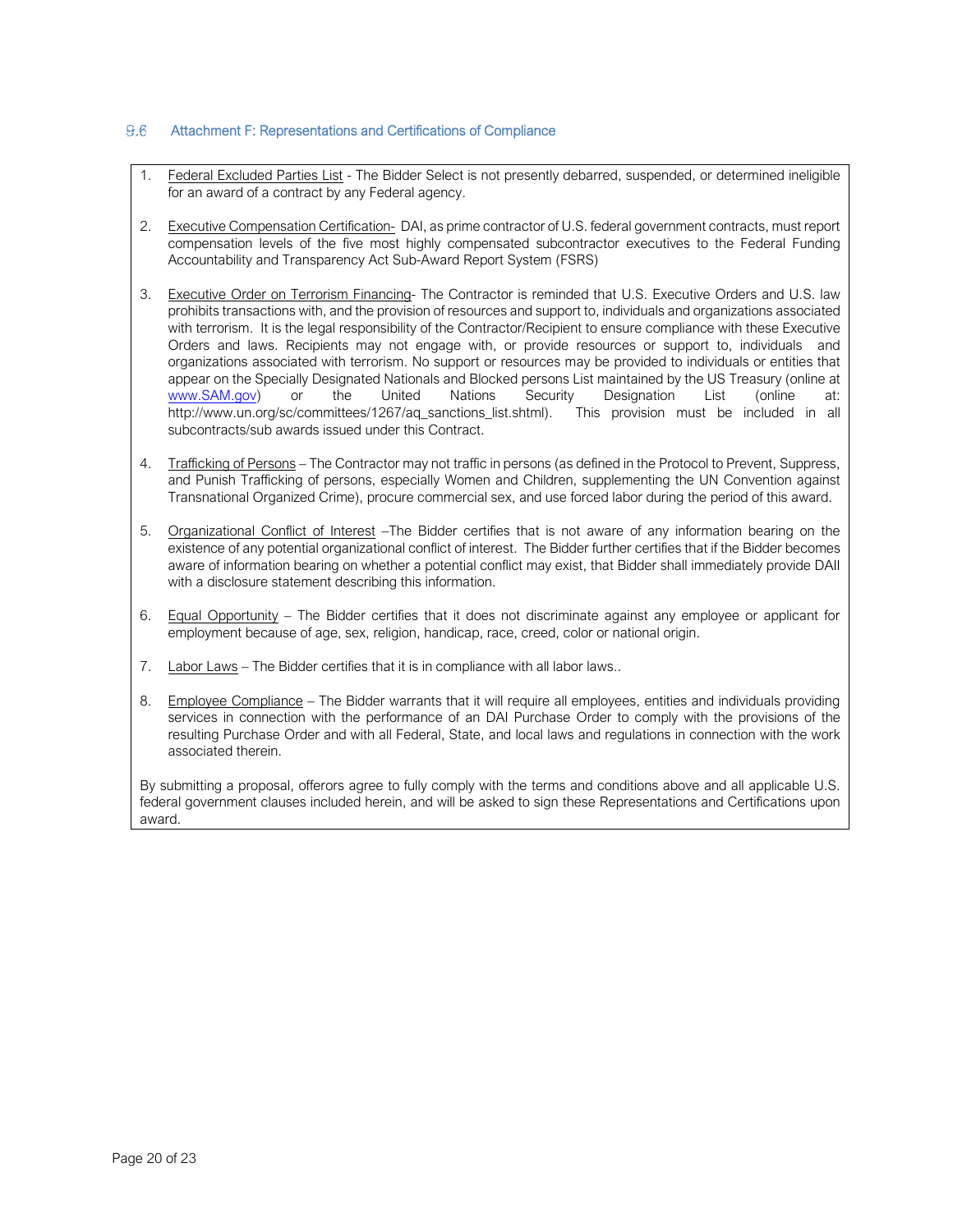#### $9.7$ Attachment G: Travel and International Air Transportation

#### TRAVEL AND INTERNATIONAL AIR TRANSPORTATION (DECEMBER 2014)

#### a. TRAVEL COSTS

All travel costs must comply with the applicable cost principles and must be consistent with those normally allowed in like circumstances in the recipient's non-USAID-funded activities. Costs incurred by employees and officers for travel, including air fare, costs of lodging, other subsistence, and incidental expenses, may be considered reasonable and allowable only to the extent such costs do not exceed reasonable charges normally allowed by the recipient in its regular operations as the result of the recipient organization's written travel policy and are within the limits established by the applicable cost principles.

In the absence of a reasonable written policy regarding international travel costs, the standard for determining the reasonableness of reimbursement for international travel costs will be the Standardized Regulations (Government Civilians, Foreign Areas), published by the U.S. Department of State, as from time to time amended. The most current Standardized Regulations on international travel costs may be obtained from the AO. In the event that the cost for air fare exceeds the customary standard commercial airfare (coach or equivalent) or the lowest commercial discount airfare, the recipient must document one of the allowable exceptions from the applicable cost principles.

#### b. FLY AMERICA ACT RESTRICTIONS

(1) The recipient must use U.S. Flag Air Carriers for all international air transportation (including personal effects) funded by this award pursuant to the Fly America Act and its implementing regulations to the extent service by such carriers is available.

(2) In the event that the recipient selects a carrier other than a U.S. Flag Air Carrier for international air transportation, in order for the costs of such international air transportation to be allowable, the recipient must document such transportation in accordance with this provision and maintain such documentation pursuant to the Standard Provision, "Accounting, Audit and Records." The documentation must use one of the following reasons or other exception under the Fly America Act:

(i) The recipient uses a European Union (EU) flag air carrier, which is an airline operating from an EU country that has signed the US-EU "Open Skies" agreement (http://www.state.gov/e/eb/rls/othr/ata/i/ic/170684.htm).

(ii) Travel to or from one of the following countries on an airline of that country when no city pair fare is in effect for that leg (see http://apps.fas.gsa.gov/citypairs/search/):

- a. Australia on an Australian airline,
- b. Switzerland on a Swiss airline, or
- c. Japan on a Japanese airline;
- (iii) Only for a particular leg of a route on which no US Flag Air Carrier provides service on that route;
- (iv) For a trip of 3 hours or less, the use of a US Flag Air Carrier at least doubles the travel time;

(v) If the US Flag Air Carrier offers direct service, use of the US Flag Air Carrier would increase the travel time by more than 24 hours; or

- (vi) If the US Flag Air Carrier does not offer direct service,
	- a. Use of the US Flag Air Carrier increases the number of aircraft changes by 2 or more,
	- b. Use of the US Flag Air Carrier extends travel time by 6 hours or more, or
	- c. Use of the US Flag Air Carrier requires a layover at an overseas interchange of 4 hours or more.

#### c. DEFINITIONS

The terms used in this provision have the following meanings:

(1) "Travel costs'' means expenses for transportation, lodging, subsistence (meals and incidentals), and related expenses incurred by employees who are on travel status on official business of the recipient for any travel outside the country in which the organization is located. "Travel costs" do not include expenses incurred by employees who are not on official business of the recipient, such as rest and recuperation (R&R) travel offered as part of an employee's benefits package that are consistent with the recipient's personnel and travel policies and procedures.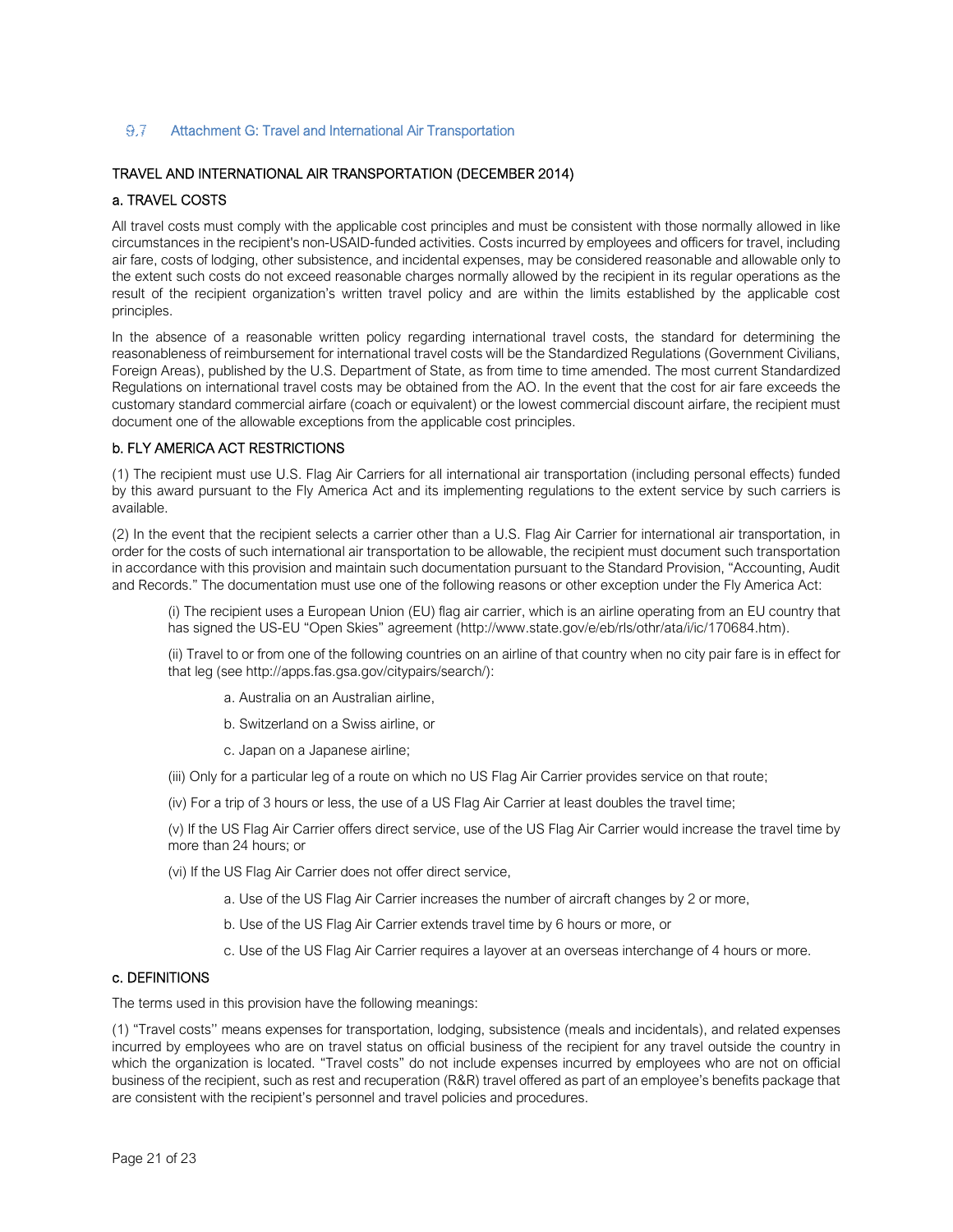(2) "International air transportation" means international air travel by individuals (and their personal effects) or transportation of cargo by air between a place in the United States and a place outside thereof, or between two places both of which are outside the United States.

(3) "U.S. Flag Air Carrier" means an air carrier on the list issued by the U.S. Department of Transportation at http://ostpxweb.dot.gov/aviation/certific/certlist.htm. U.S. Flag Air Carrier service also includes service provided under a code share agreement with another air carrier when the ticket, or documentation for an electronic ticket, identifies the U.S. flag air carrier's designator code and flight number.

(4) For this provision, the term "United States" includes the fifty states, Commonwealth of Puerto Rico, possessions of the United States, and the District of Columbia.